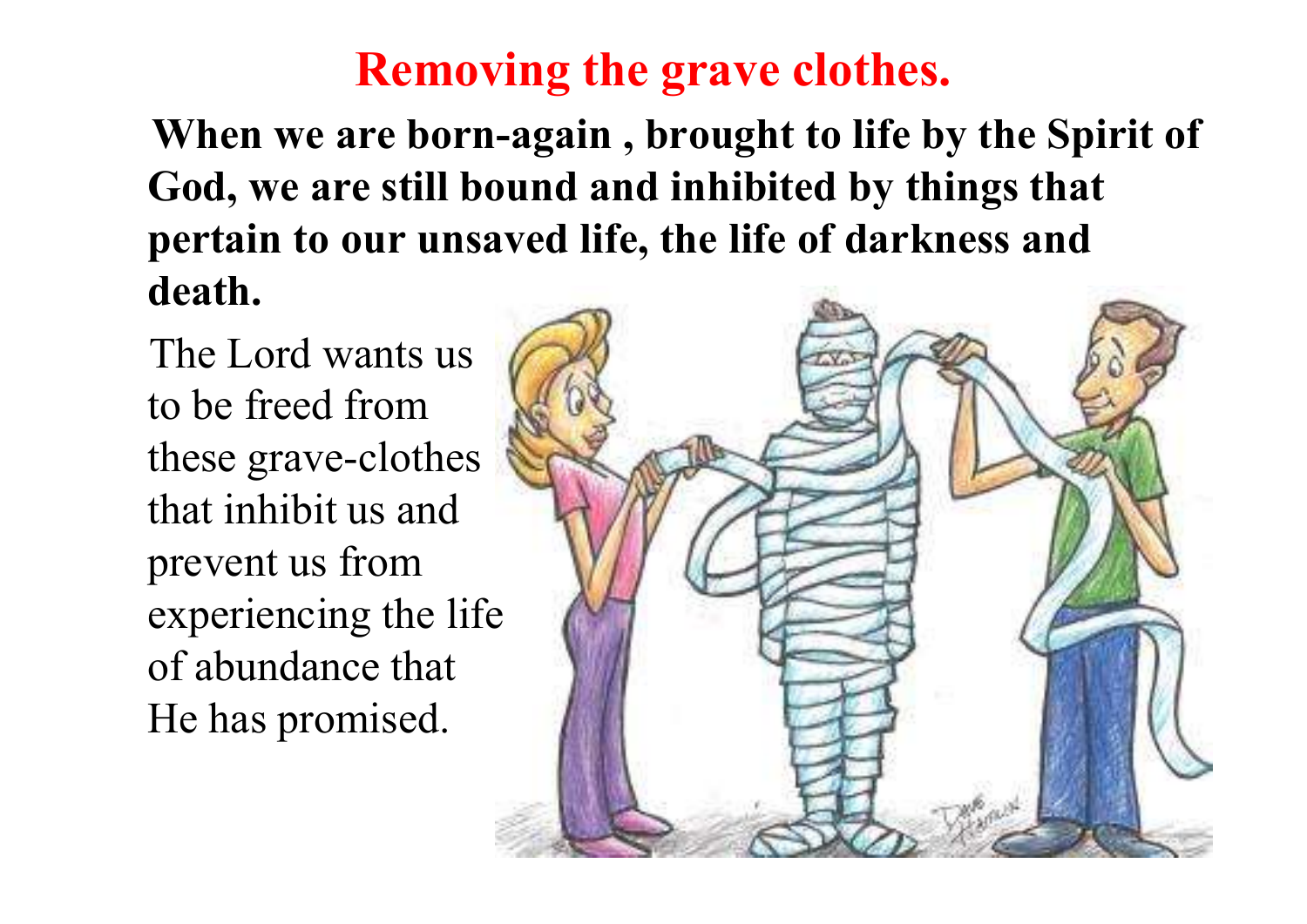# **The Passover and what it symbolised.**

#### **Many professing Christians have not entered the abundant life that Jesus Christ promised to His followers.**

Their testimony is not one of gain, but of loss, their spiritual life is fore shadowed in the Old Testament wanderings of the Israelites, wandering around in the desert



grumbling and complaining about every new challenge.

They reflect longingly on their previous life of slavery and the Lord has to provide for them or they would starve.

They never cross over the Jordan into the abundant life of fulfilment that is on offer to the Spirit led child of God but languish and die in the wilderness, brought out of Egypt but never brought into the promised land.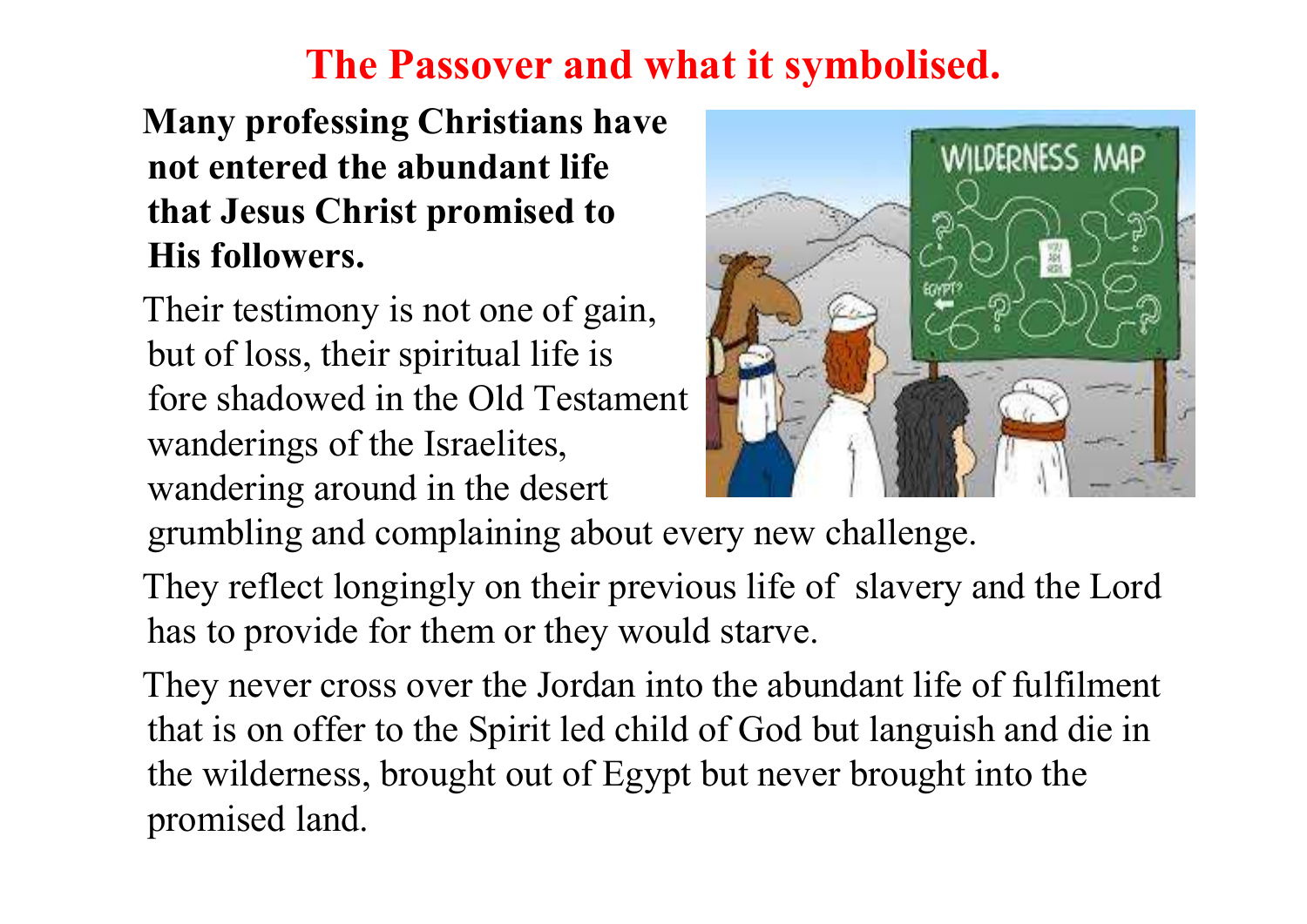### **The resurrected life.**

#### **Baptism is symbolic of the death of our life (A funeral, or burial) so that Christ can live His resurrected life through us.**

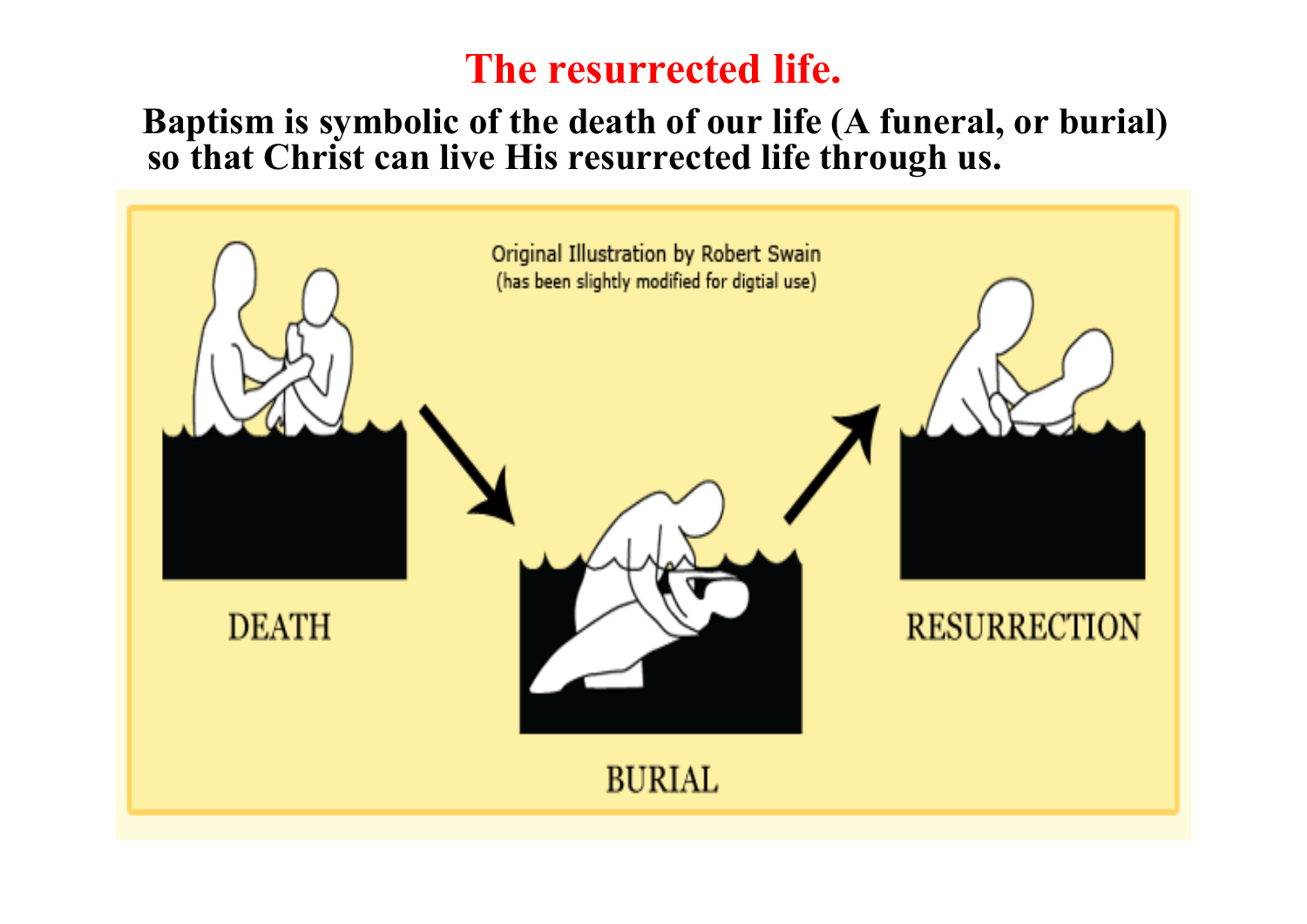# **The Passover and what it symbolised. Exodus 13:9,**

*This observance will be for you like a sign on your hand and a reminder on your forehead that this law of the LORD is to be on your lips. For the LORD brought you out of Egypt with his mighty hand. You must keep this ordinance at the appointed time year after year.*

- **1. This observance will be for you like a sign on your hand.**  The Passover observance is a reminder that Salvation changes the things you do.
- **2. A reminder on your forehead.**  Salvation changes the way you think.
- **3. This law of the LORD is to be on your lips.**  Salvation changes the way you talk.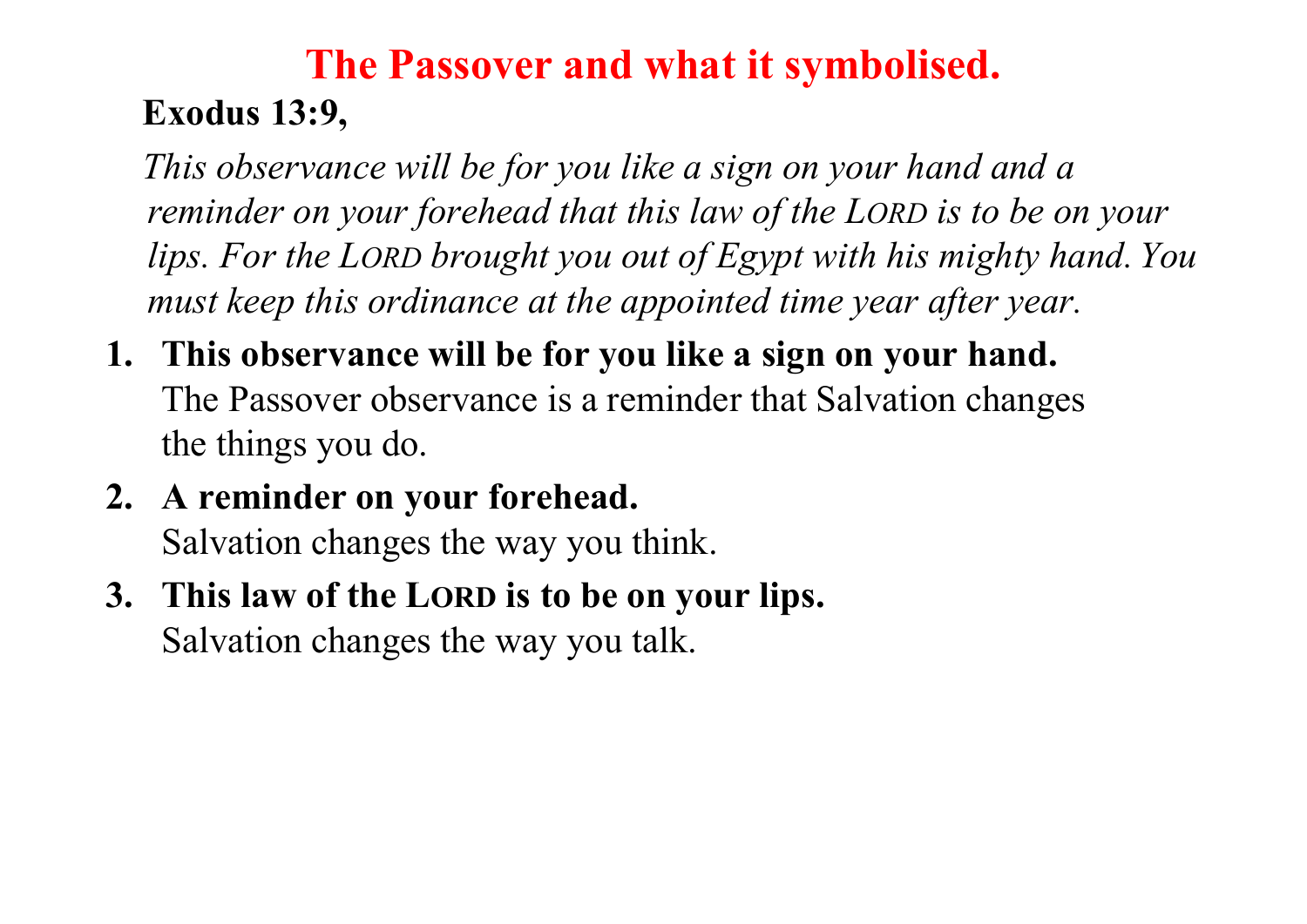# **The Passover and what it symbolised.**

- ❖ For the children of Israel, the Passover symbolised their freedom from the slavery of Egypt and being brought into the promised land, flowing with milk and honey.
- For the Christian, the breaking of bread (Communion) which is the fulfilment of the Passover feast , symbolises the fact that the Lord setting us free from the slavery of sin and this world, bringing us into a life of abundance.



**Salvation is not just a bringing out, but a bringing in, it is not just a giving up, but receiving, it is not just a losing, but a gaining, it is not just a putting off, but a putting on.**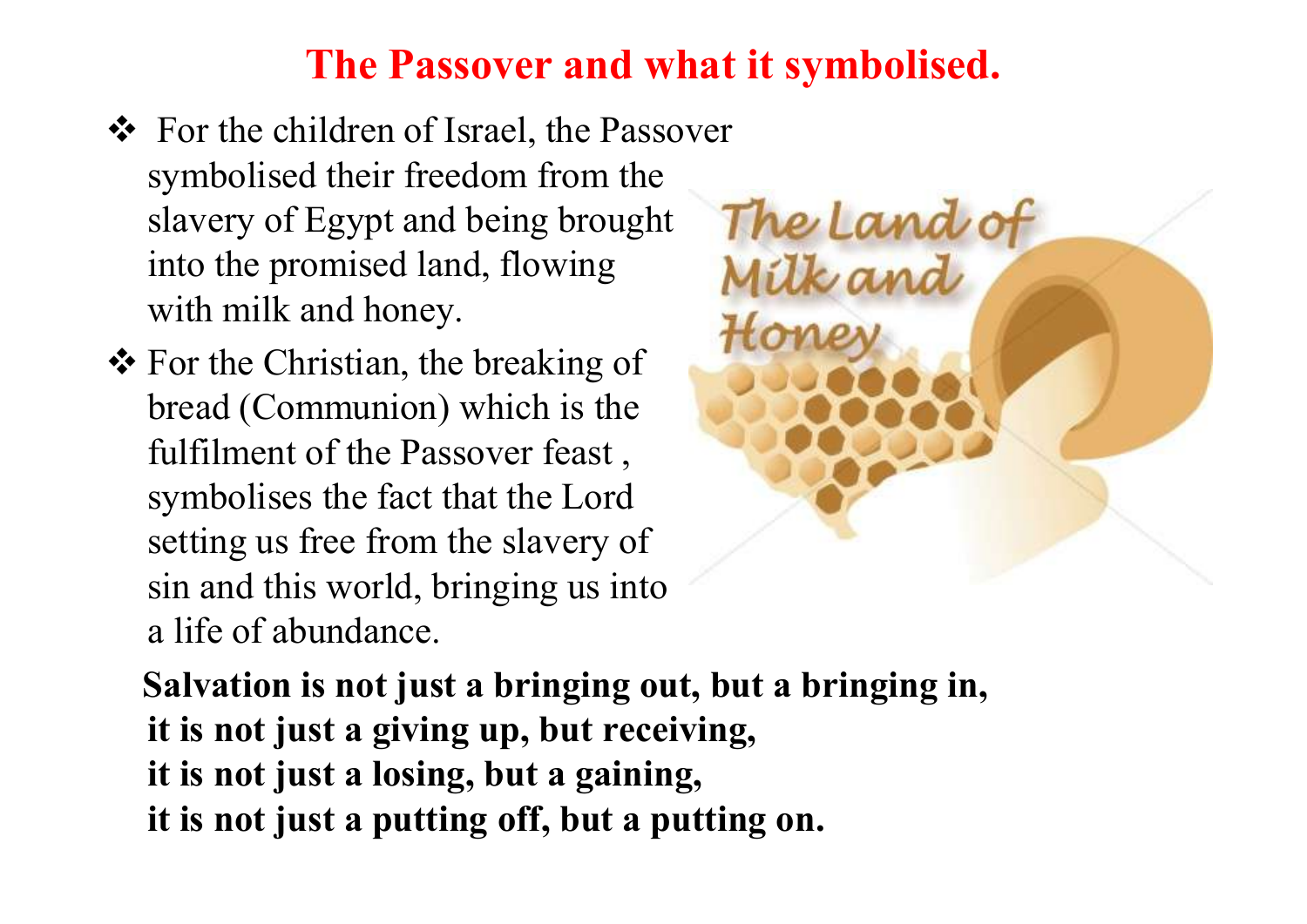#### **John 11:38-44.**

*Jesus, once more deeply moved, came to the tomb. It was a cave with a stone laid across the entrance. Take away the stone, he said. But, Lord, said Martha, the sister of the dead man, by this time there is a bad odour, for* 



*he has been there four days. Then Jesus said, Did I not tell you that if you believe, you will see the glory of God? So they took away the stone. Then Jesus looked up and said, Father, I thank you that you have heard me.I knew that you always hear me, but I said this for the benefit of the people standing here, that they may believe that you sent me. When he had said this, Jesus called in a loud voice, Lazarus, come out! The dead man came out, his hands and feet wrapped with strips of linen, and a cloth around his face. Jesus said to them, Take off the grave clothes and let him go.*

**The Lord does the impossible and leaves the possible up to us.**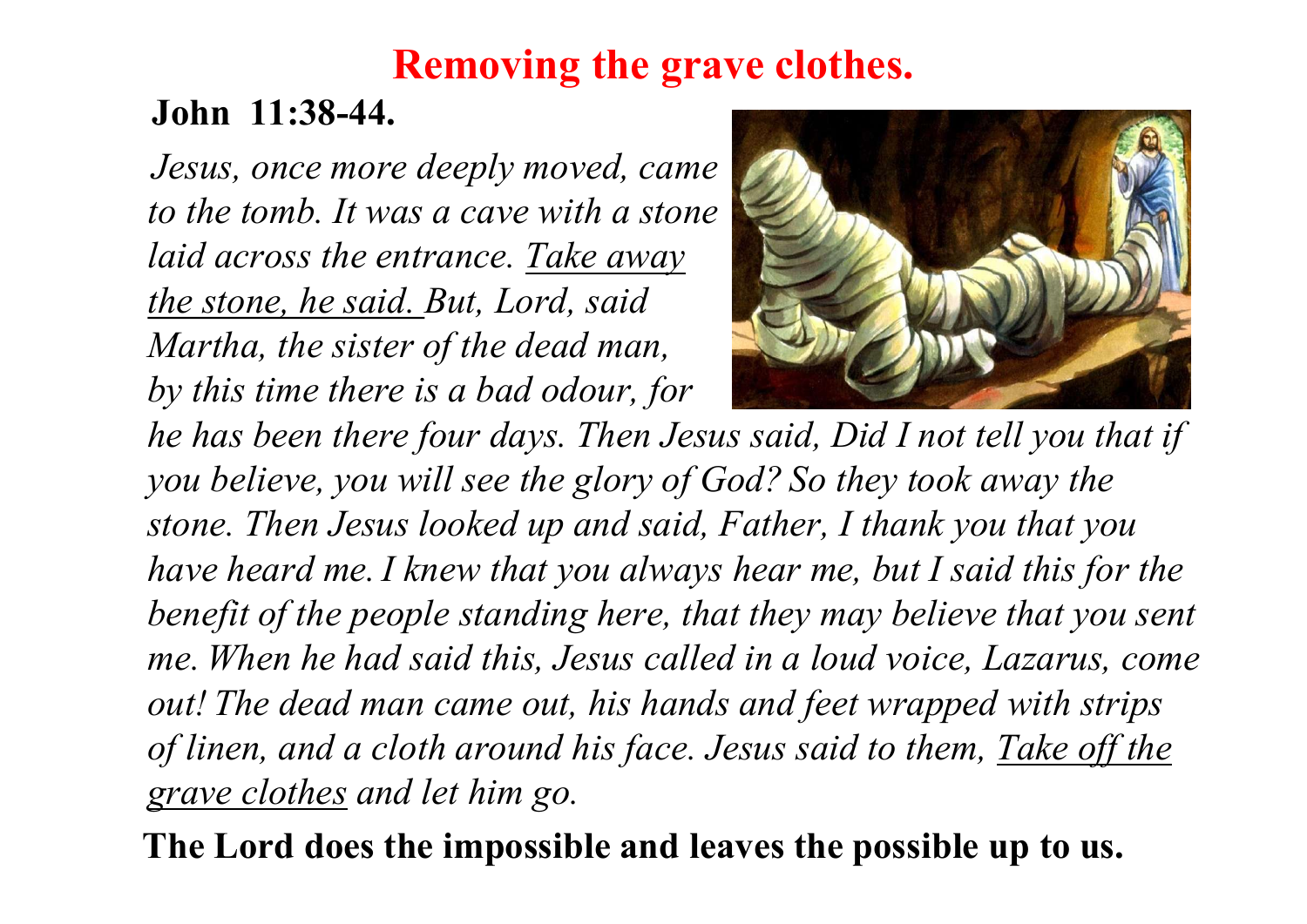#### **Lazarus emerges from the tomb** *alive.*

- But he's quite encumbered, restricted, hindered, and inhibited by his burial wrappings. He's been freed from the *grave*, but is still bound by his grave *clothes*.
- Jesus doesn't tell Lazarus to free himself from his grave clothes.
- Jesus doesn't do anything directly to remove them.
- Instead, Jesus calls Lazarus' relatives and friends into action: *"Unbind him, and let him go."*
- So, freeing Lazarus from the captivity of his death wrappings turns out to be a community project. And so it is with us. When Jesus calls us from our spiritual graves to new life, suddenly we are no longer corpses. We emerge from our tombs very much alive to God.
- But, like Lazarus, we find that we're still wrapped up tight in our death rags.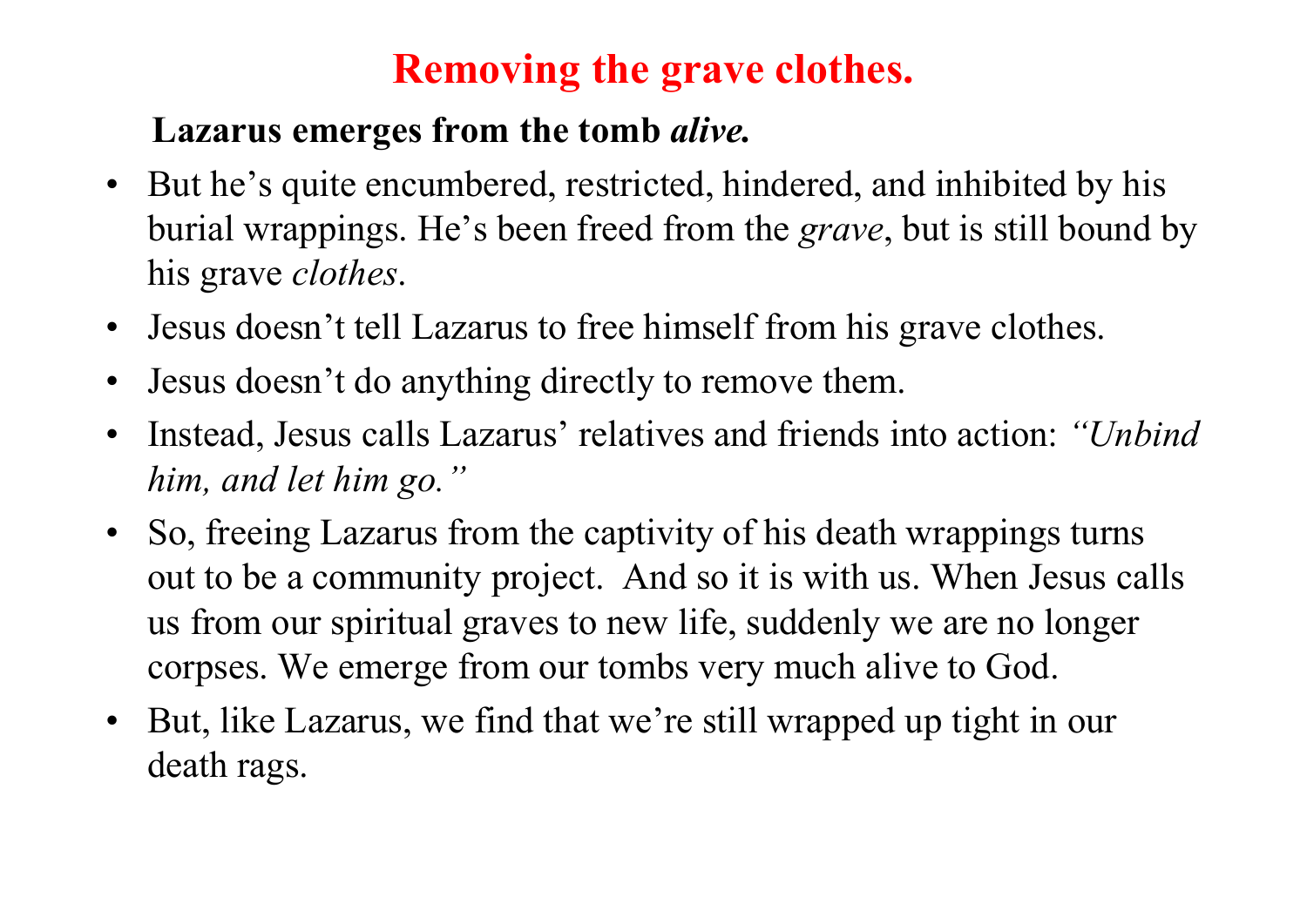#### **We're still confined by our burial wrappings–old habits, old behaviours, old patterns of thinking, old wounds—and we're not able to freely move about.**

- All these restricting sheets and cloths and strips are part of our grave wardrobe, and we need to be unbound in order to walk freely in our new life.
- We can't free ourselves, so Jesus calls us to find freedom in spiritual community. In community, we are to help each other get unwrapped, unbound and set free.
- And the freer we are from our own wrappings, the better able we are to help loose others from theirs.

**There is a life of abundance that is on offer for every born-again Christian, but you first must take off those grave clothes.**

Let us consider how we may help one another toward love and good deeds, encouraging one another.

Hebrems  $10:24-25$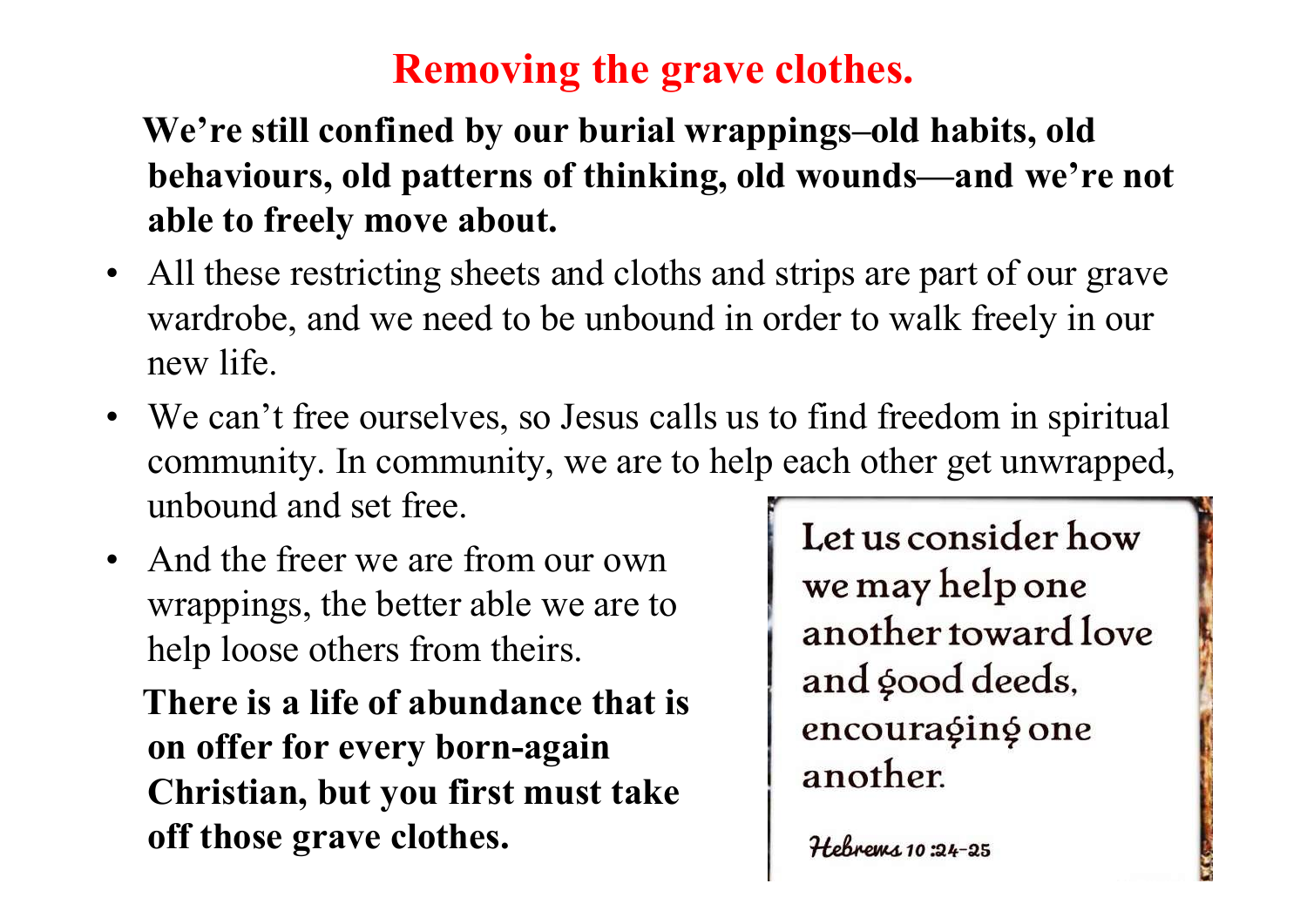**Unfortunately most modern Christians never take off their grave clothes and live their entire lives in these rotting, smelly clothes that represent the deadness and corruption of our old sin nature.**  Jesus has provided through his finished work on the cross and his resurrection, a new set of clothes of righteousness and holiness that are pure, and reflect the very heart of God.

- **A.W. Tozer:** God is not honoured by our arrested development. The New Testament teaches that we should go on to full maturity, that mediocrity is not the highest that Jesus offers...The word "mediocre" comes from two Latin words with mean "halfway to the peak" You cant be a baby all your life!
- **A.W. Tozer:** The devil makes it his business to keep Christians in bondage, bound and gagged, actually imprisoned by their own grave clothes.
- **A.W. Tozer:** The modern day Christian is not Christ-like. He is quick to defend his flaws, his weaknesses and defeats in fiery red-faced indignation…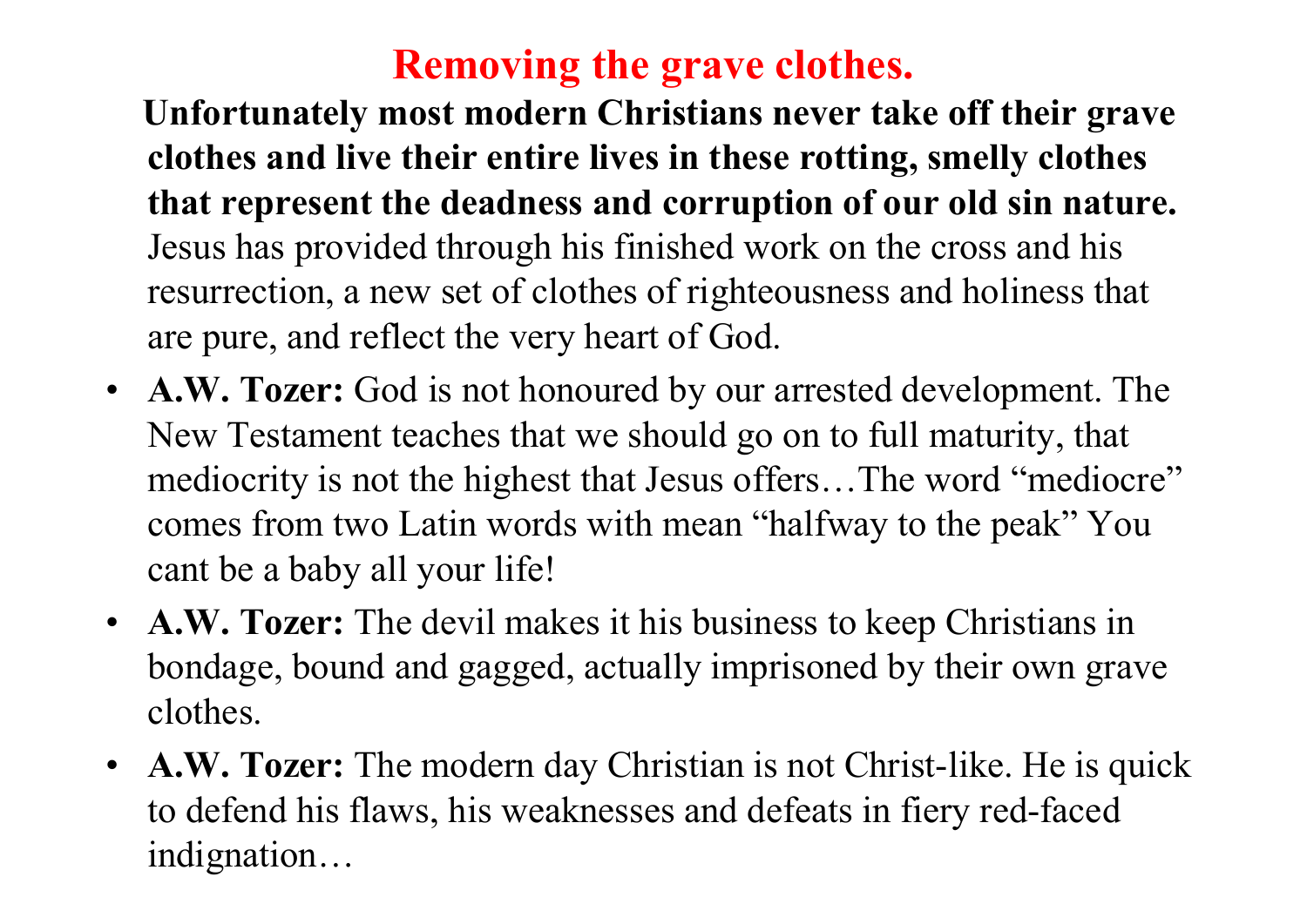## **The moth and the cocoon.**

A little boy was once playing in a forest near his home.

One day as he meandered between the trees, he noticed a small cocoon hanging from a low-lying branch of one of the trees. Curious, he approached the cocoon and studied it. Just as he was about to leave, he noticed the cocoon was moving. Over the next few minutes he observed a tiny moth break open part of the cocoon then struggle to get out of the confined space.

Feeling pity for the poor moth, the little boy grabbed a stick and helped the insect break free. Only as the moth fell to the ground did the little boy notice the moth's shrivelled wings.

What he didn't realize was the moth's wings are strengthened by the struggle to break free from the cocoon. While the boy thought he was helping the moth, he hampered its growth and hindered it from fully developing into what it needed to be.

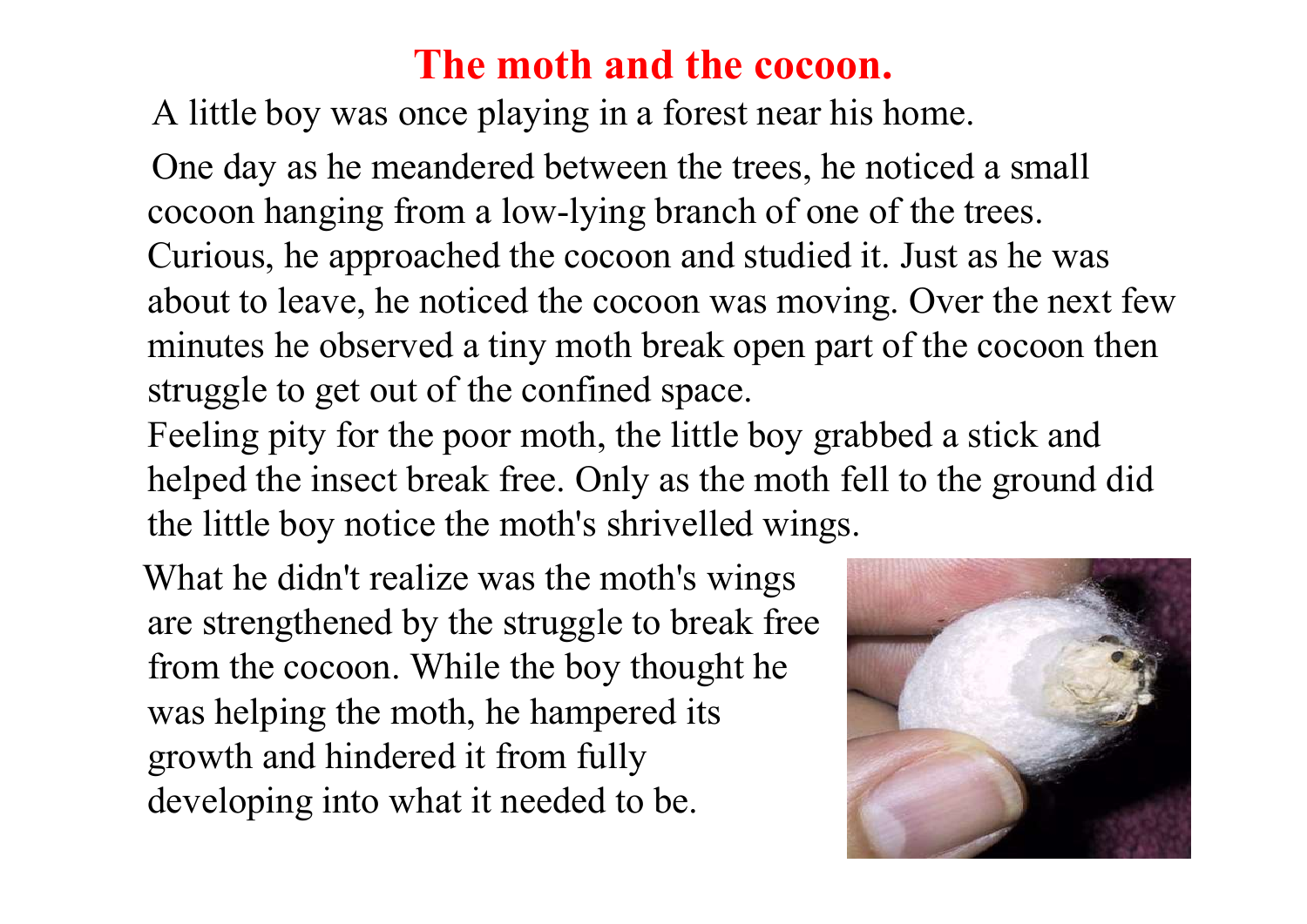# **The moth and the cocoon.**

Have you ever felt as if you're struggling through a trial, wondering why God has placed you in such a situation. What we often don't realize is that God's trials are like that cocoon. They are meant to strengthen us so we can develop into the Christians we need to be. As parents, we may desire to withhold discipline from our children so they will not have to endure it, yet we know they must endure it if they are to develop into well-behaved young people.

**Don't make the mistake of giving new converts licence to sin by throwing God's law out the door, but there are things that are part of our old life that we need to be freed from and the help of the Body of Christ plays an important role.**

**Hebrews 12:1.** 

*Therefore, since we are surrounded by such a great cloud of witnesses, let us throw off everything that hinders and the sin that so easily entangles. And let us run with perseverance the race marked out for us.*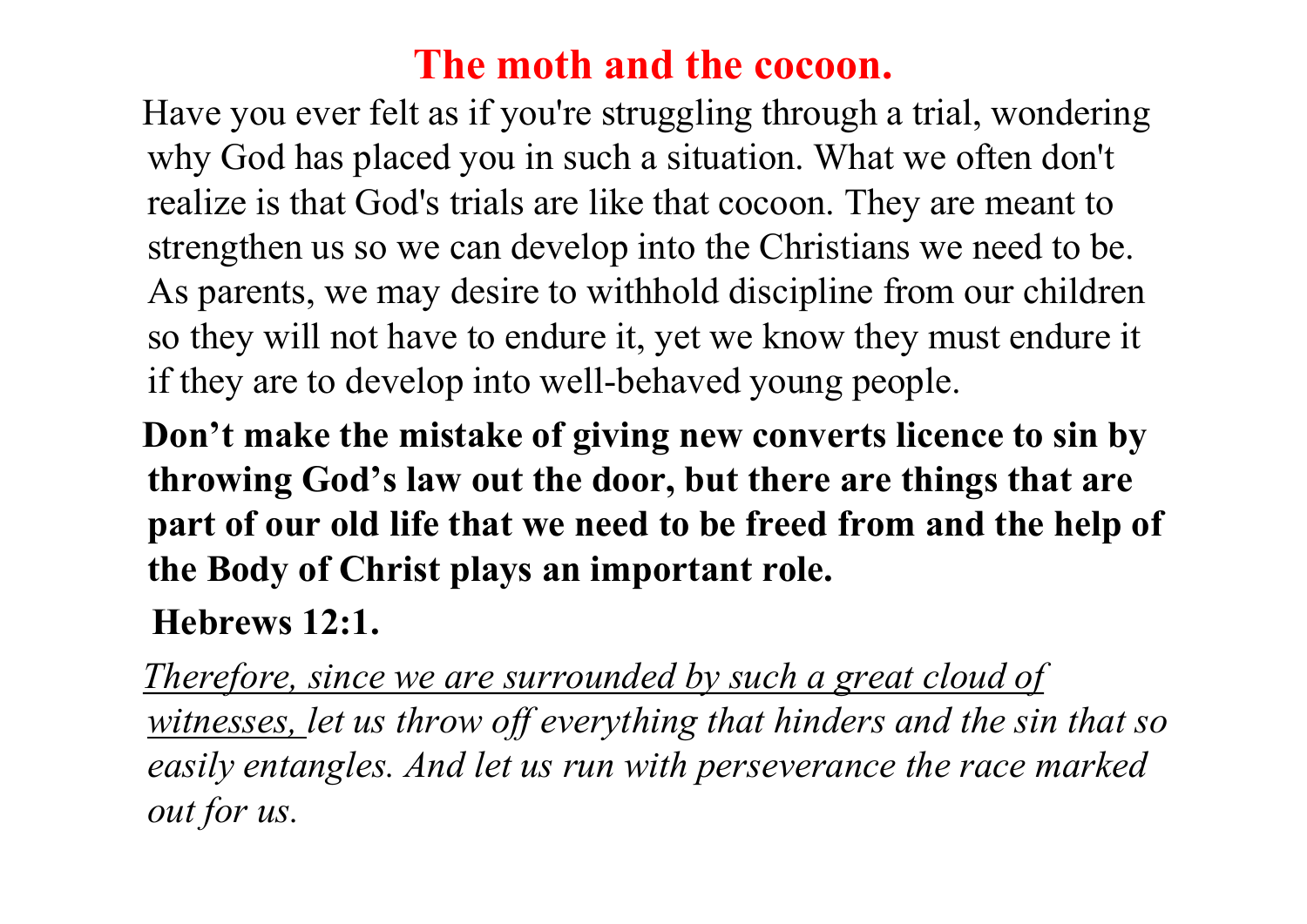# **1. The grave clothes of bad habits. Hebrews 12:1.**

*Therefore, since we are surrounded by such a great cloud of witnesses, let us throw off everything that hinders and the sin that so easily entangles. And let us run with perseverance the race marked out for us.*



**Stephen Mattson:** Christians are known for doing some good things: helping the poor, feeding the hungry, caring for the sick, uplifting the downtrodden, fighting for justice and many other feats of love.

But Christians also own a poor reputation for numerous bad habits. **Here are six things we must stop doing:** 

These are not the habits that may immediately spring to mind such as drinking smoking partying etc which are obviously hindrances. These are habits Christians get into that put the unbelievers off even listening to us and harm our unity with the rest of the Body of Christ.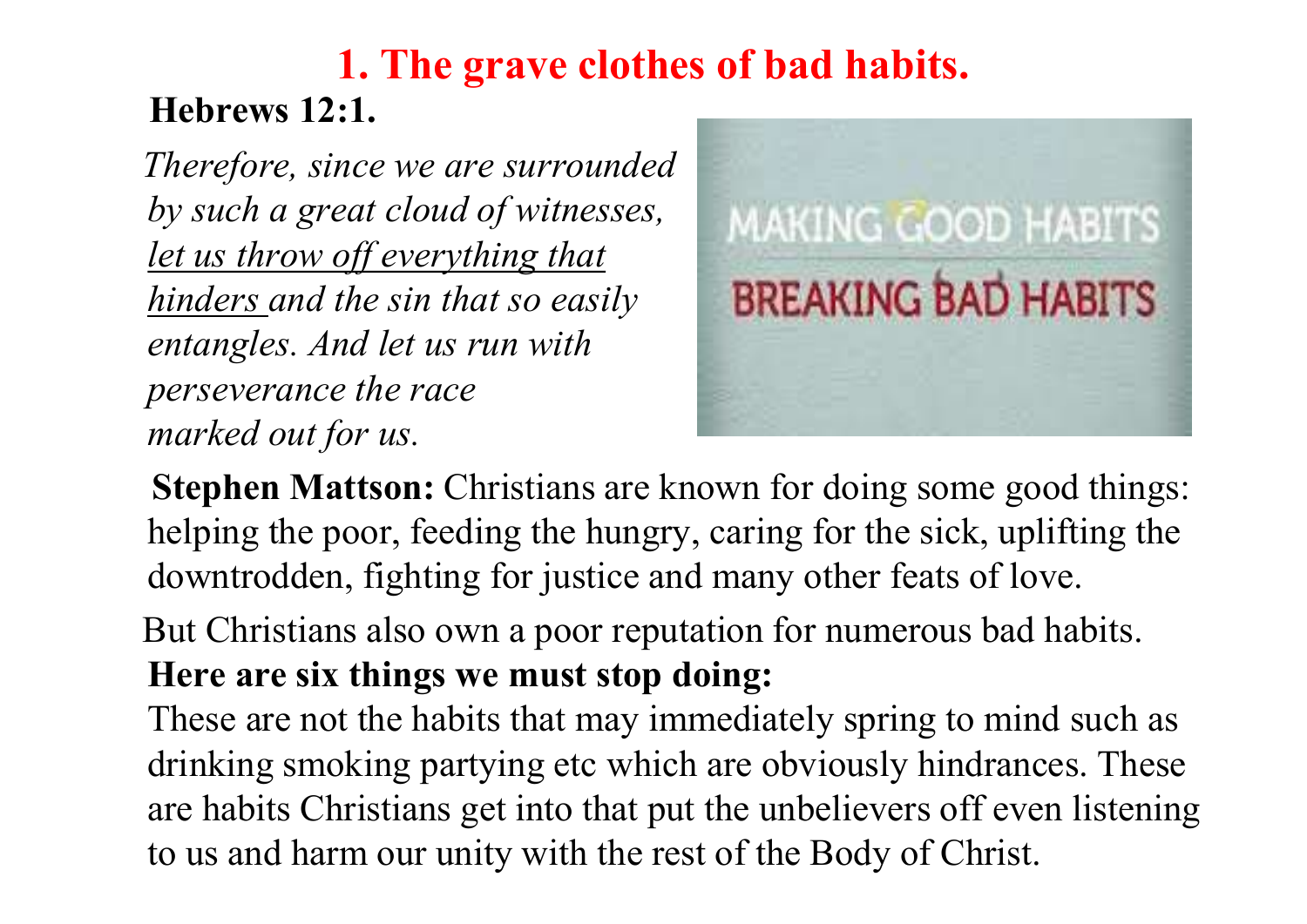# **A. Been judgemental.**

One of the few sins Jesus repeatedly warns His followers not to do is be judgmental. Despite this, many Christians mistakenly assume that withholding judgment is a form of accepting, condoning and even affirming sin. But judgment from Christians doesn't determine whether a particular belief, action or Will you be taking the lifestyle is either wrong or righteous..

# **B. Predicting the Future.**

The Gospel message of Christ's love is often overshadowed by misguided Christians who make predictions and "prophecies" about political affairs, planetary alignments, environmental phenomena, current events, natural disasters, the Antichrist, End Times and the Apocalypse.

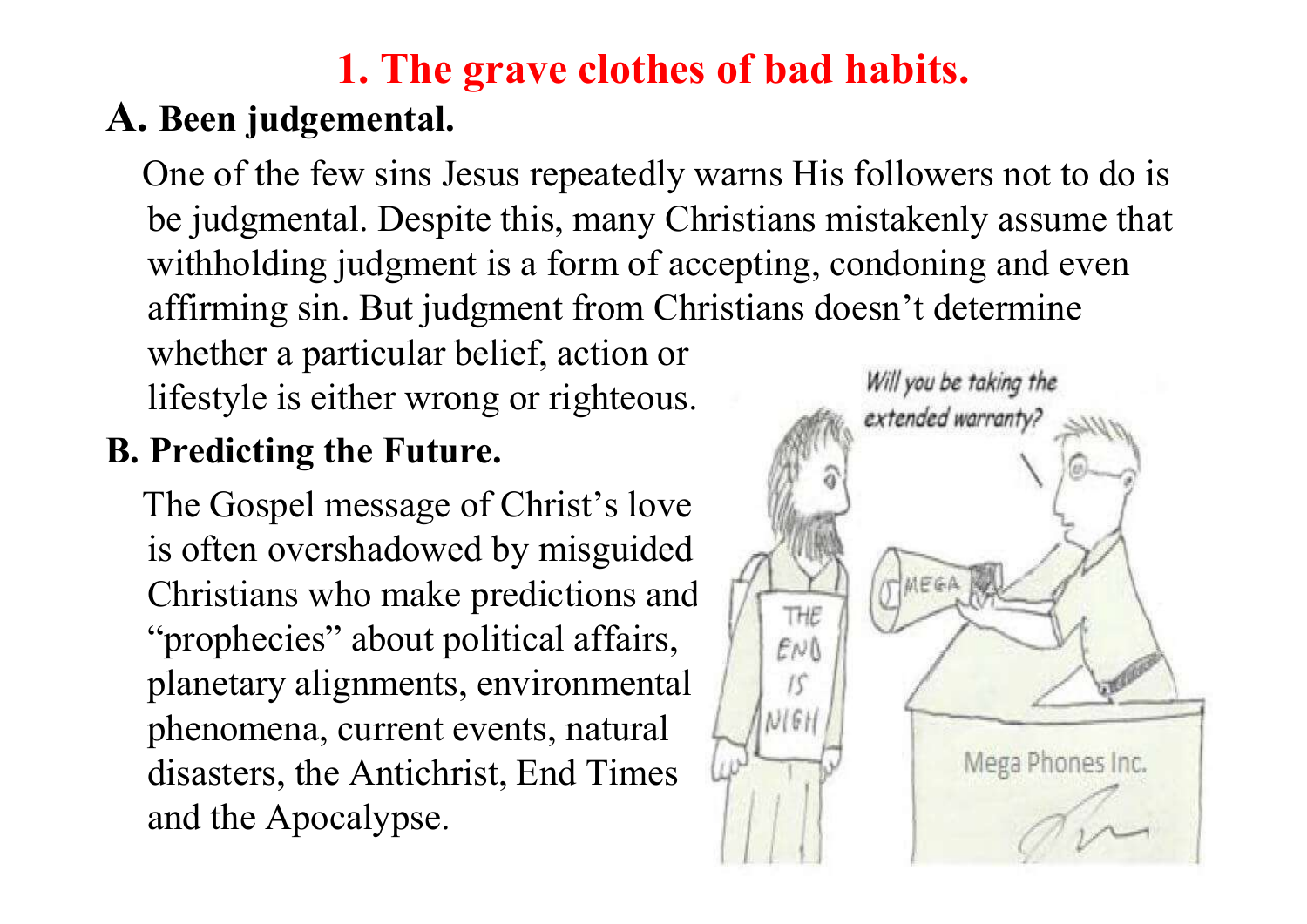#### **C**. **Overcomplicating the Love of Jesus.** There comes a point, unfortunately, in the Christian journey when many start to feel bored, unfulfilled and dissatisfied with the unglamorous task of loving others. It's very hard work to follow Jesus. It requires sacrifice, humility, service, patience, forgiveness and lots of love. It can be

tempting—and much easier—to focus on specific parts of the Bible that don't require as much endurance, are more flashy, will draw more attention and will instil a greater sense of excitement.

So some of us create a "Christian" platform that becomes our passion. A political agenda, social cause, moral practice or specific theological belief can become central to our faith—overtaking Jesus' command to love others as yourself. Thus, we get people who will practically fight to the death over things such as Calvinism, infant baptism and various other causes and doctrines.

In and of themselves these things aren't necessarily bad—everyone has their own convictions about theological issues—but when things are prioritized above Christ's love, it leads to idolization.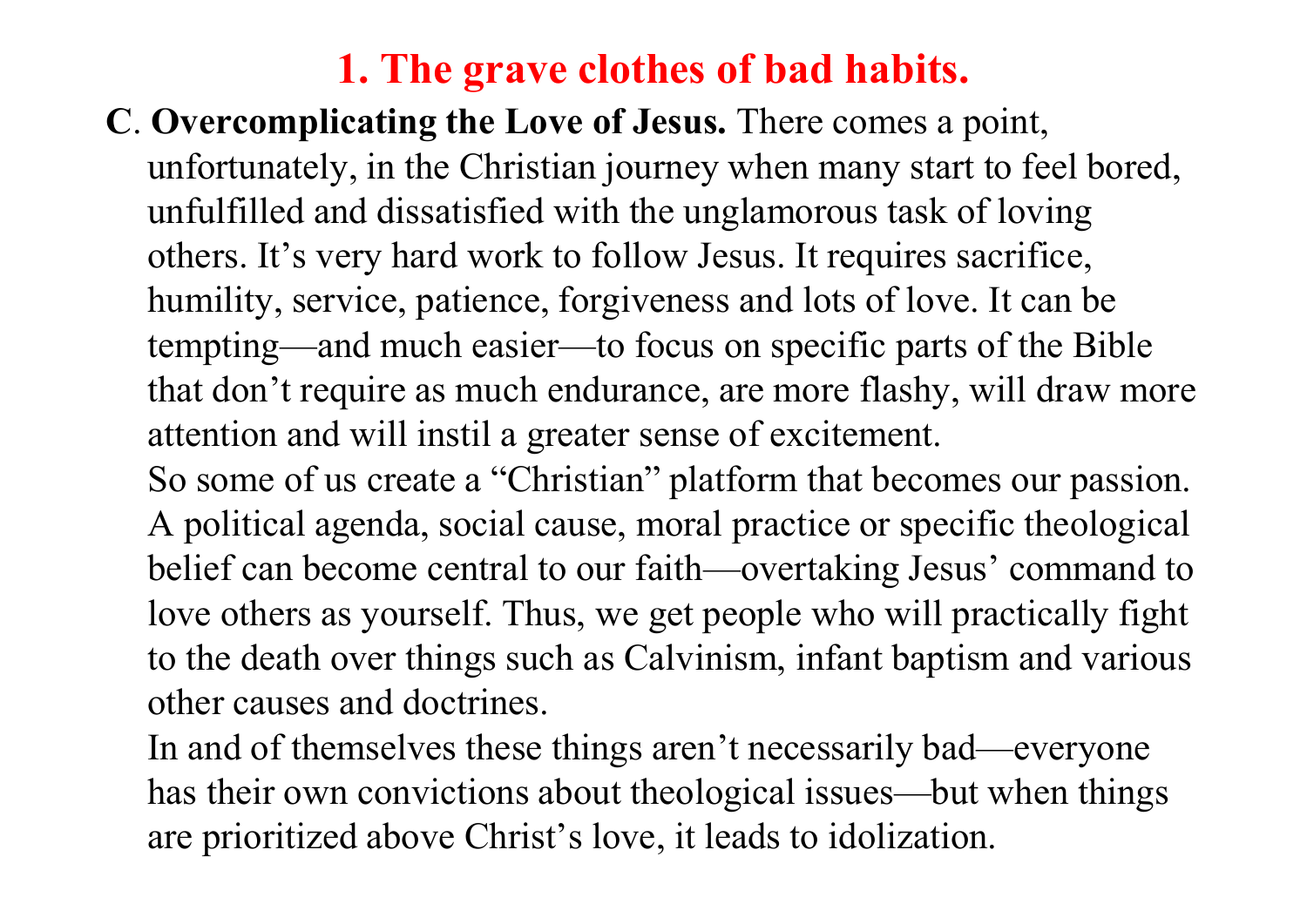#### **D. Posting Garbage on Social Media.**

The clickbait links, offensive political memes, self-righteous condemnations of others, bitter theological rants, and out-of-context Bible excerpts cause more harm than good.

Posting vitriolic, superficial, and offensive content on our Facebook feeds and Twitter accounts doesn't glorify God. Before posting anything, stop and think: "Is this true, helpful, inspiring, necessary and kind?"

- ULTIMATELY, JESUS IS WHAT CHRISTIANITY IS ALL ABOUT, NOT POLITICAL PLATFORMS, DOCTRINAL DISAGREEMENTS, ONLINE RELIGIOUS COMMENTARY OR OMINOUS PROPHECIES.
- This rule has saved me from putting lots of foolish and reactionary content online, and it would do all Christians a world of good to carefully reflect on whether their social commentary is motivated by the love of Christ.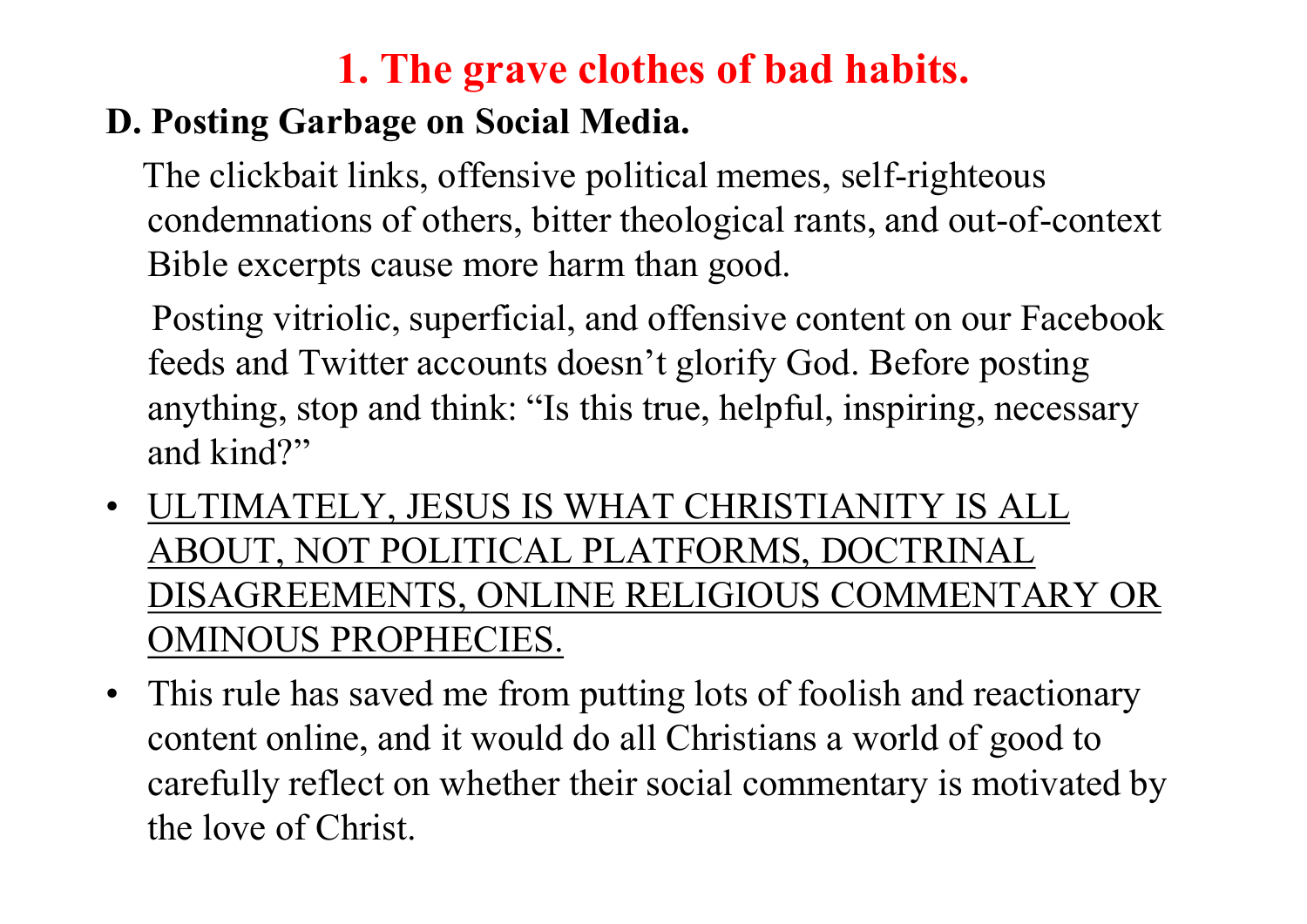#### **E. Being Hypocritical.**

It's easy to talk about God, argue theological issues and post about faith issues on all sorts of communication platforms. But in order to follow Christ, we are required to actually put our words into actions. As the old adage goes, we must practice what we preach. Unfortunately, too many Christians *talk* about Christ's love without actually *being* loving. Meanwhile, the rest of world witnesses this obvious contradiction and simply stops listening.

# **F. Being Closed-Minded.**

The problems listed above are often caused by being closed-minded not considering, acknowledging or even dialoguing with the infinite amount of diverse factors that exist beyond our own limited experiences.

**We may no longer burn at the stake those whose doctrines differ from us, but we assassinate them verbally and we need to guard against setting ourselves up as all knowing.**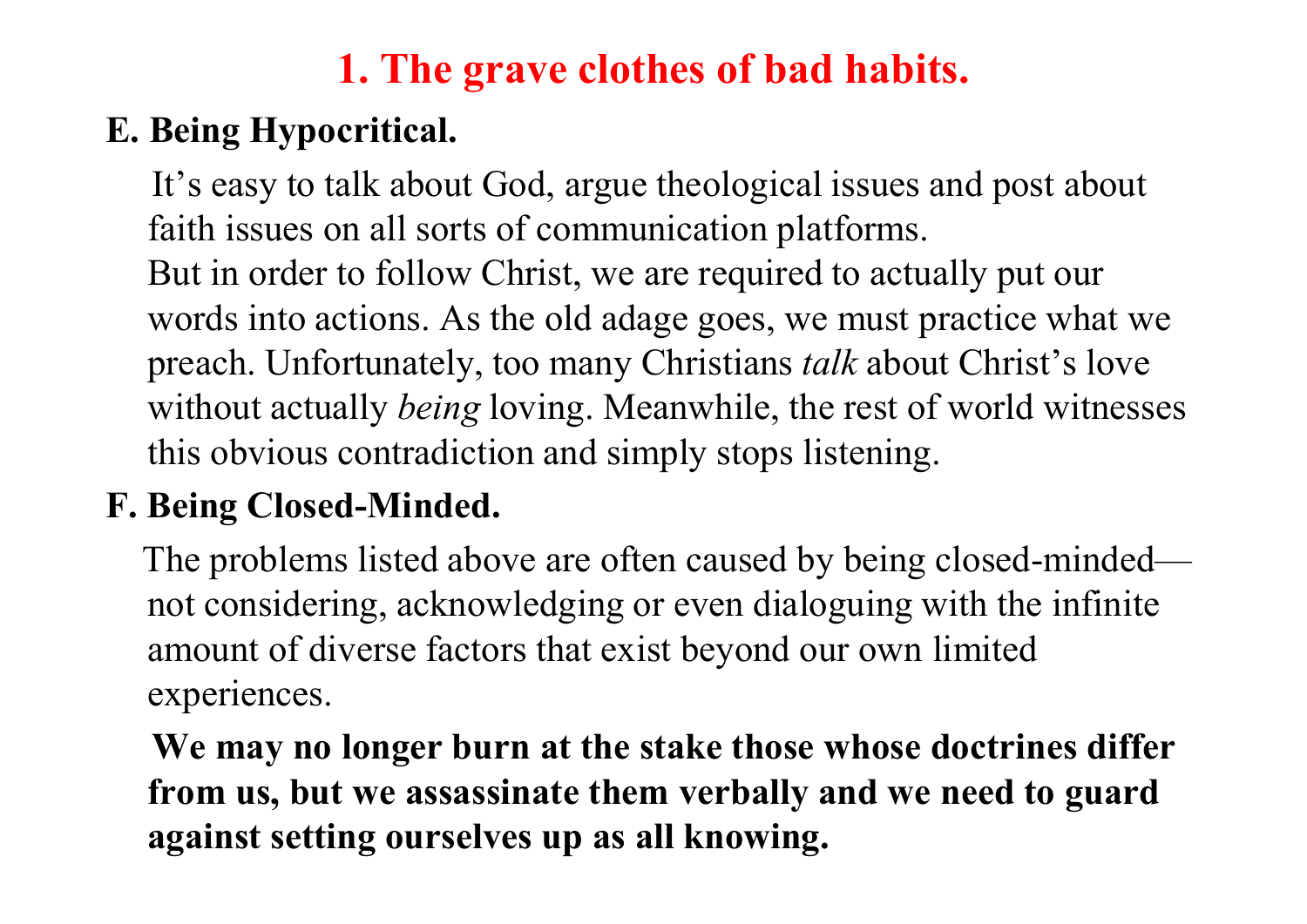# **2. The grave clothes of dead works. Hebrews 6:1-3.**

*Therefore leaving the principles of the doctrine of Christ, let us go on unto perfection; not laying again the foundation of repentance from dead works, and of faith toward God, Of the doctrine of baptisms, and of laying on of hands, and of resurrection of the dead, and of eternal judgment.*

#### **Hebrews 9:13-14.**

*For if the blood of goats and bulls and the ashes of a heifer sprinkling those who have been defiled sanctify for the cleansing of the flesh, how much more will the blood of Christ, who through the eternal Spirit offered Himself without blemish to God, cleanse your conscience from dead works to serve the living God?*

**Dead works are works that are done not because we love the Lord and are compelled by this love to serve Him, but they are done out of a sense of fear thinking it is needed to justify us, or done out of pride or some other impure motive.**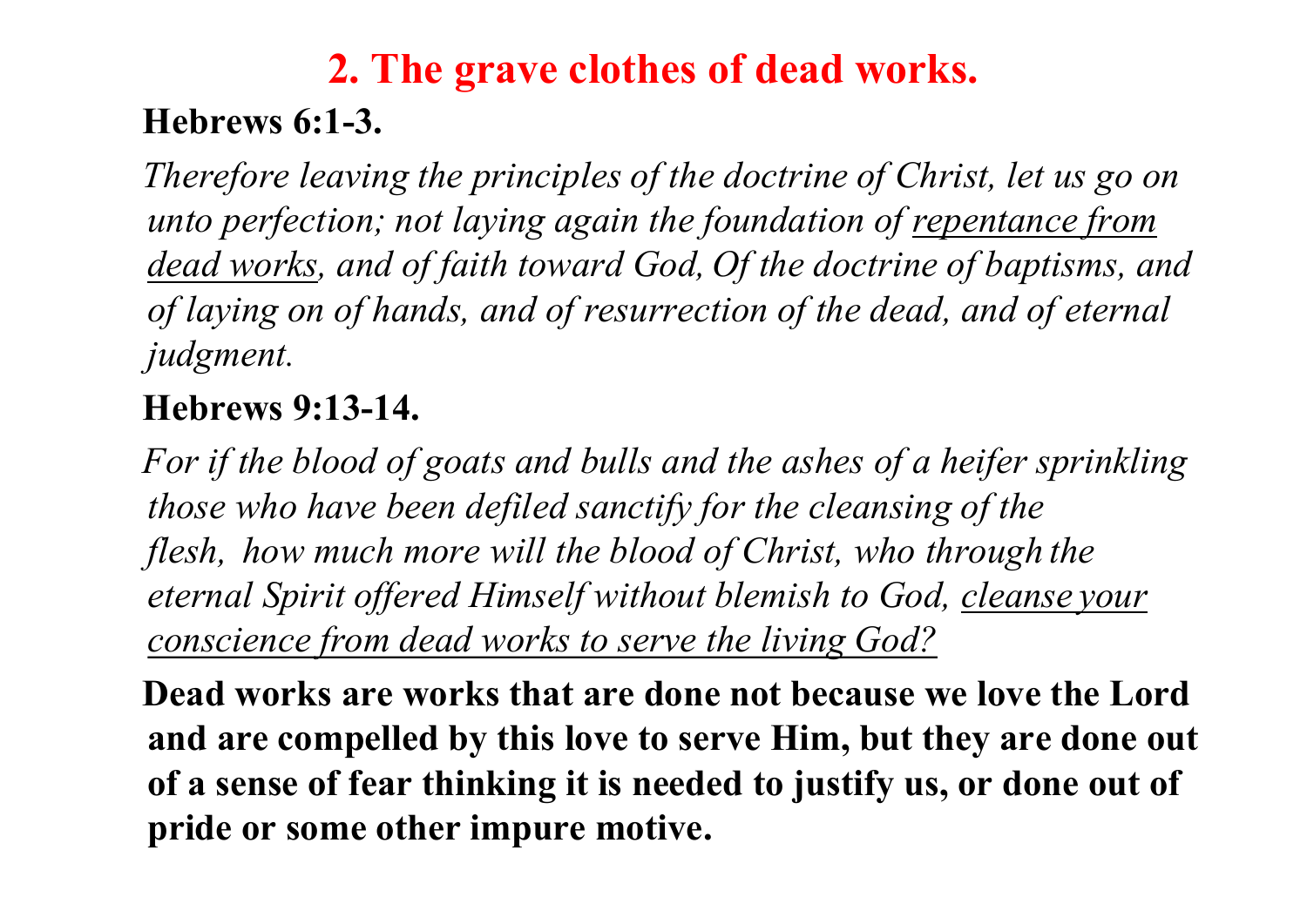# **2. The grave clothes of dead works.**

#### **Giving and suffering can be dead works.**

# **1 Corinthians 13:3.**

*If I give all I possess to the poor and give over my body to hardship that I may boast, but do not have love, I gain nothing.*

# **Fasting can be dead works. Isaiah 58:2-3.**



*They ask me for just decisions and seem eager for God to come near them. Why have we fasted, they say, and you have not seen it? Why have we humbled ourselves, and you have not noticed?*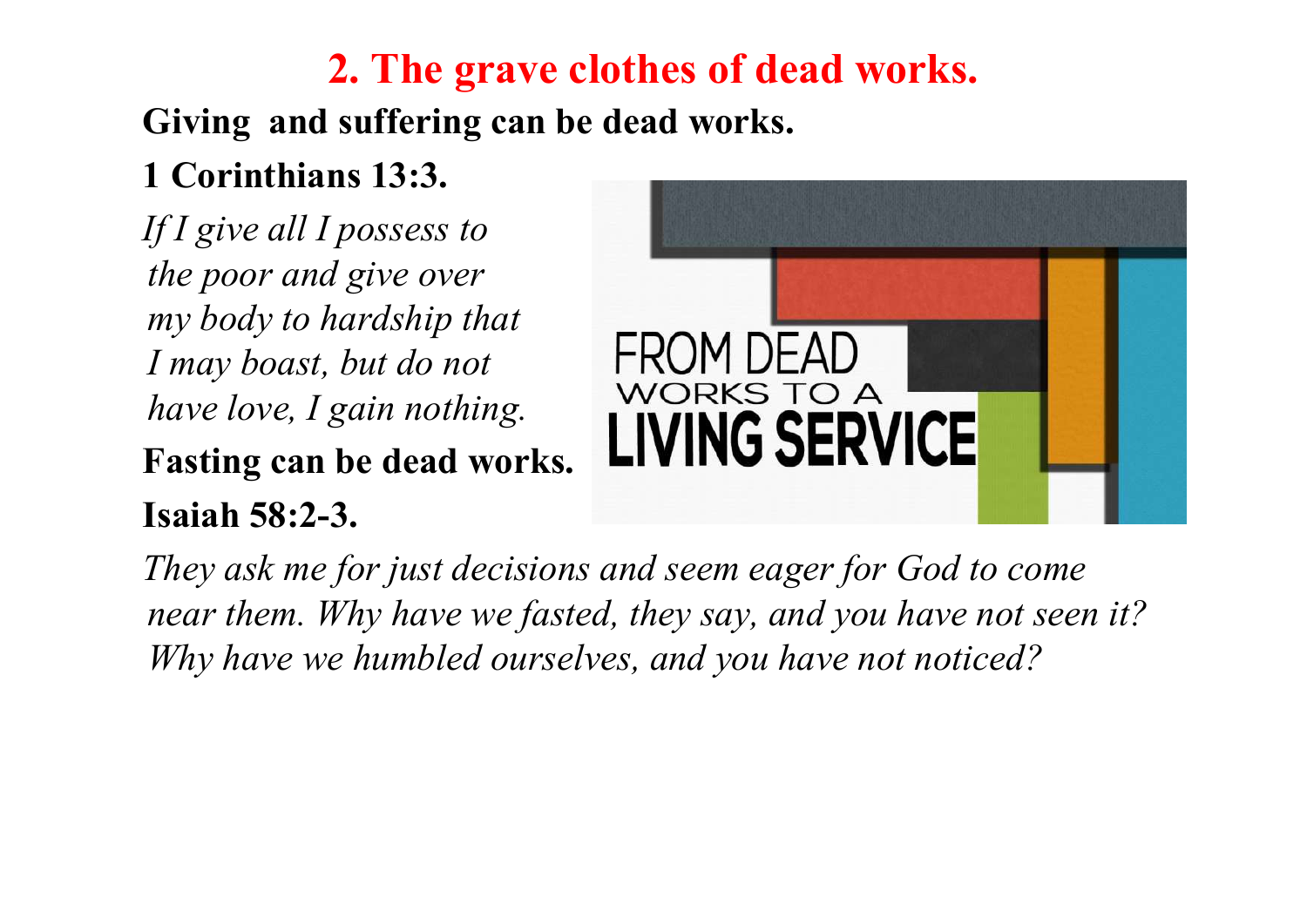# **2. The grave clothes of dead works. Going to Church meetings, praying & singing can be dead works. Isaiah 1:12-15.**

*When you come to appear before me, who has asked this of you, this trampling of my courts? Stop bringing meaningless offerings! Your incense is detestable to me.* 

*New Moons, Sabbaths and convocations, I cannot bear your worthless assemblies.*



*Your New Moon feasts and your appointed festivals I hate with all my being. They have become a burden to me; I am weary of bearing them. When you spread out your hands in prayer, I hide my eyes from you; even when you offer many prayers, I am not listening.*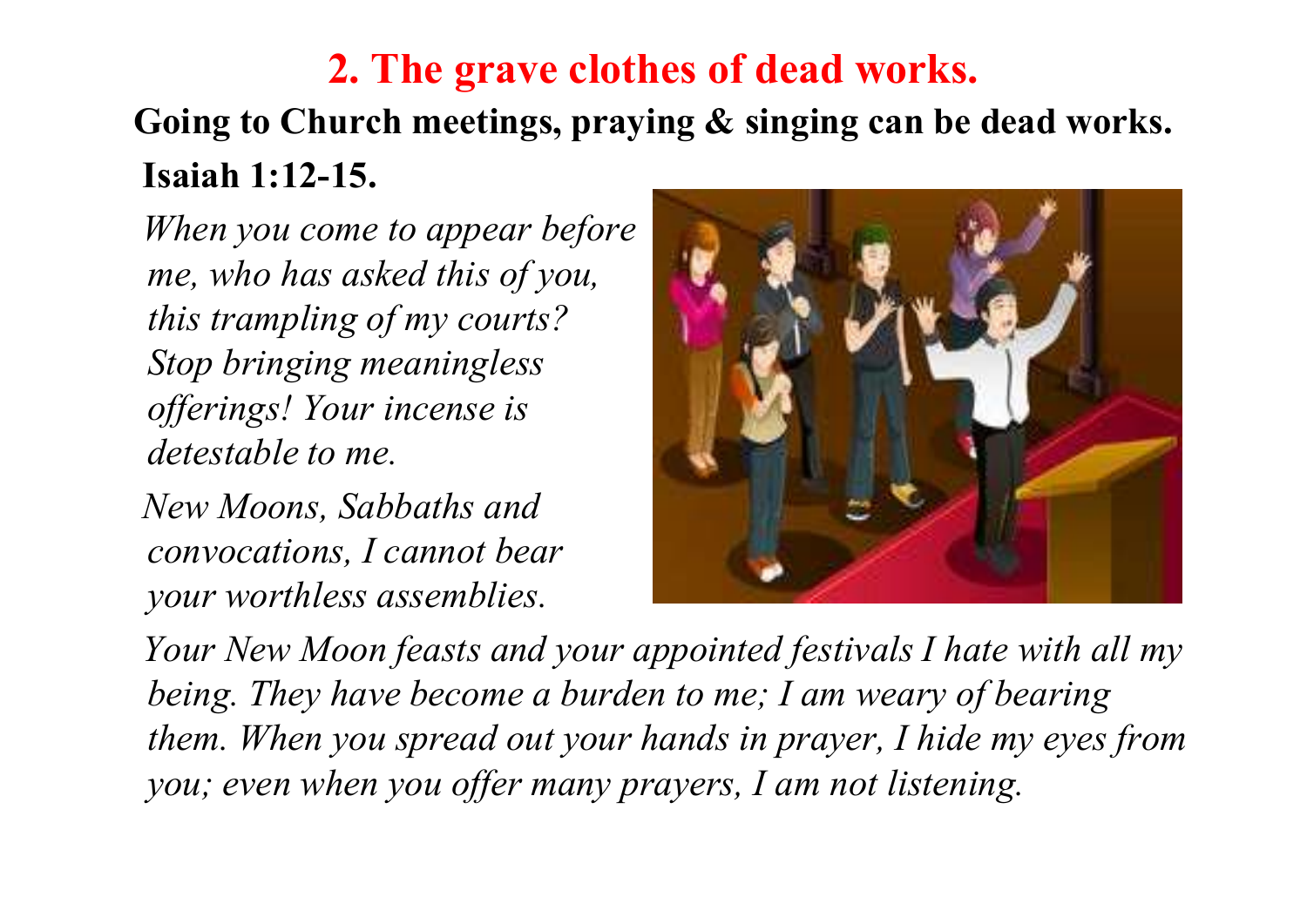# **3. The grave clothes of lust and pleasures. 2 Peter 2:18-21.**

*For they mouth empty, boastful words and, by appealing to the lustful desires of the flesh, they entice people who are just escaping from those who live in error. They promise them freedom, while they themselves are slaves of depravity for people are slaves to whatever has mastered them. If they have escaped the corruption of the world by knowing our Lord and Saviour Jesus Christ and are again entangled in it and are overcome, they are worse off at the end than* 

*they were at the beginning. It would have been better for them not to have known the way of righteousness, than to have known it and then to turn their backs on the sacred command that was passed on to them.* 

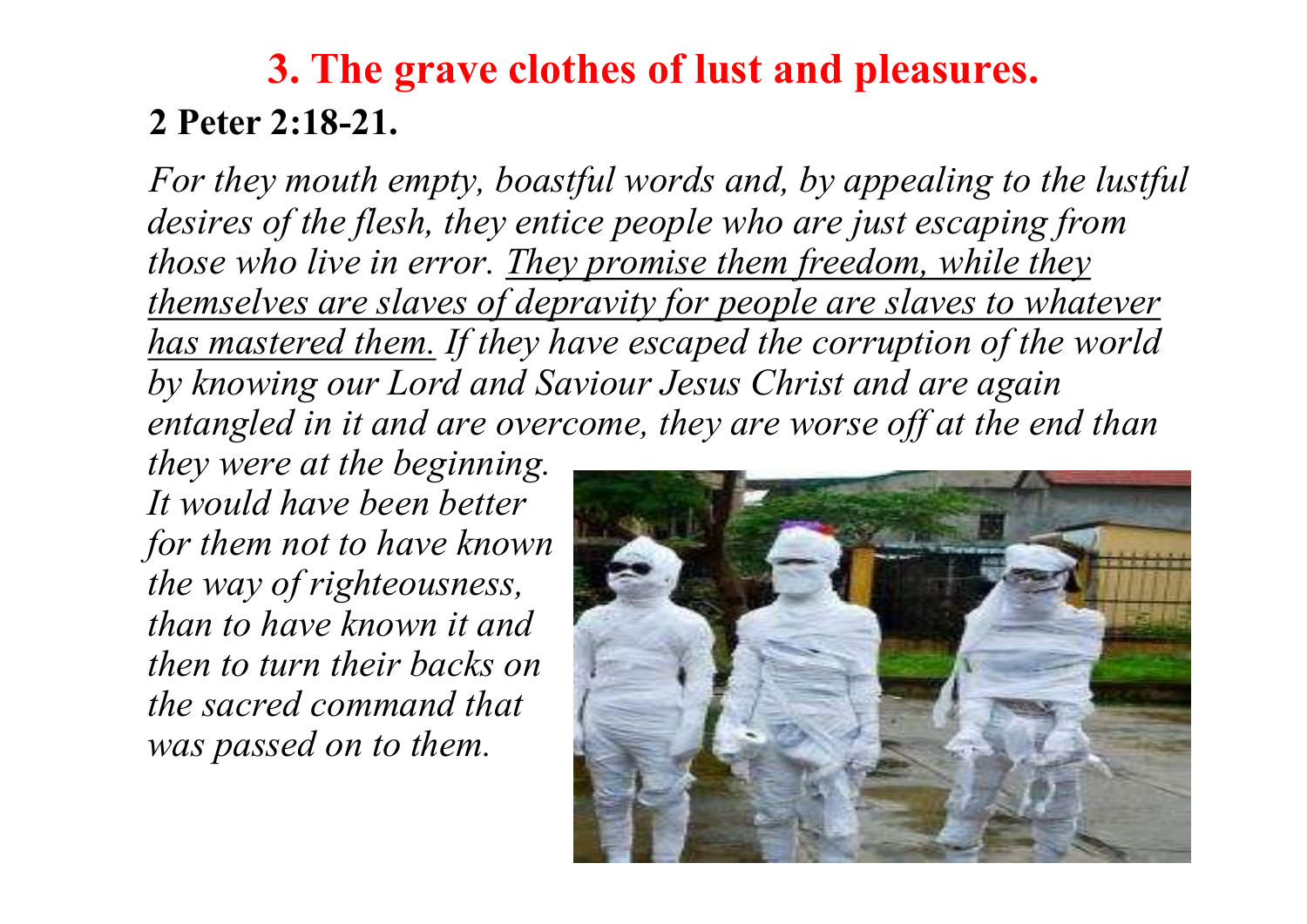#### **3. The grave clothes of lust and pleasures. The word liberated means something totally opposite to the world.**

#### **Liberate: (Collins dictionary)**  Free from rigid social conventions especially in sexual behaviour. So the person the world says is liberated, God says is in bondage.

#### **Titus 3:3.**

*At one time we too were foolish, disobedient, deceived and enslaved by all kinds of passions and pleasures, We lived in malice and envy, being hated and hating one another. But when the kindness and love of God our Saviour appeared, he saved us..* 

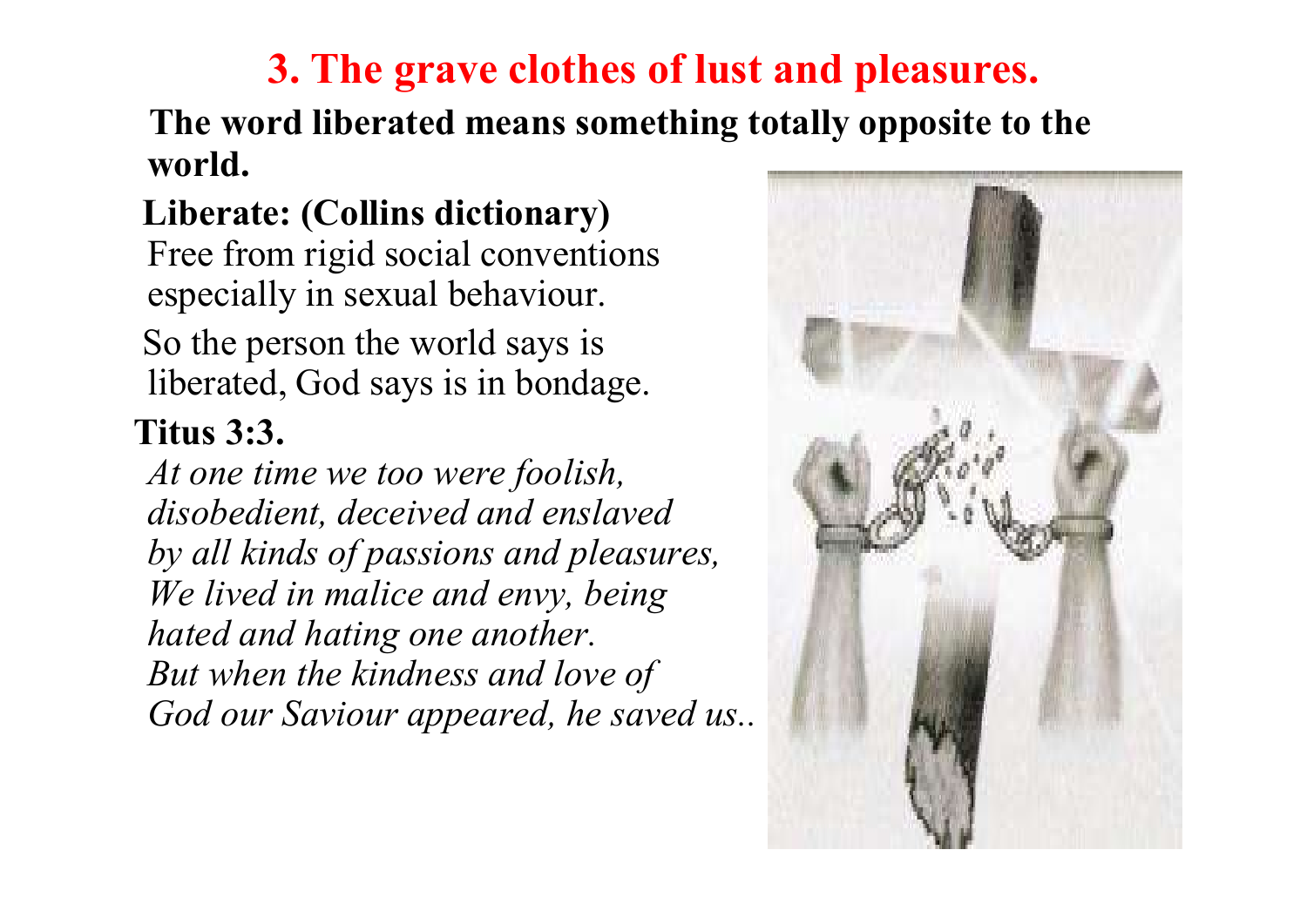# **4. The grave clothes of legalism.**

#### **Romans 7:4-6.**

*So, my brothers and sisters, you also died to the law through the body of Christ, that you might belong to another, to him who was raised from the dead, in order that we might bear fruit for God. For when we were in the realm of the flesh, the sinful passions aroused by the law were at work in us, so that we bore fruit for death. But now, by dying to what once bound us, we have been released from the law so that we serve in the new way of the Spirit, and not in the old way of the written code.*

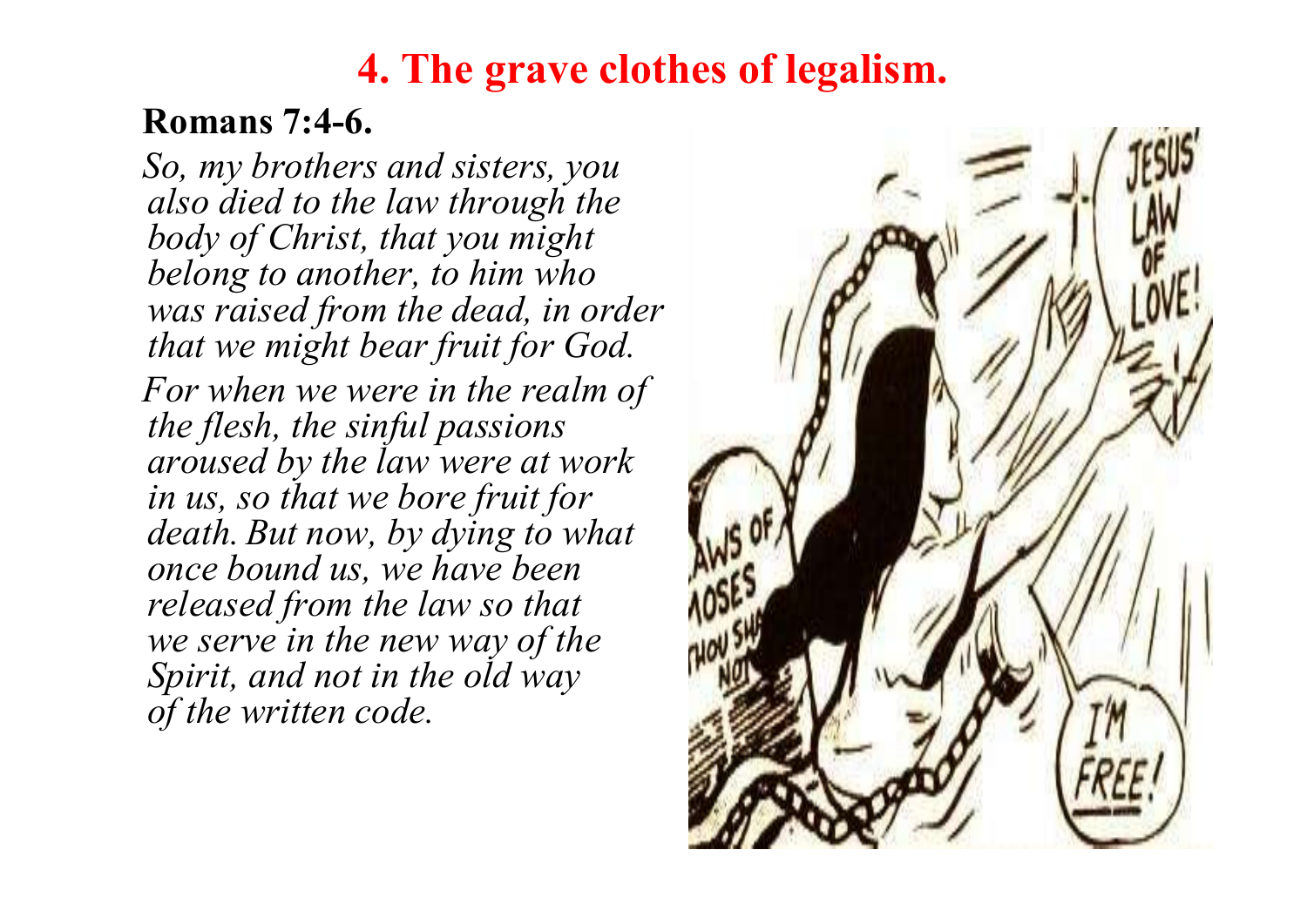# **4. The grave clothes of legalism. Galatians 5:1-6.**

*It is for freedom that Christ has set us free. Stand firm, then, and do not let yourselves be burdened again by a yoke of slavery. Mark my words! I, Paul, tell you that if you let yourselves be circumcised, Christ will be of no value to you at all. Again I declare to every man who lets himself be circumcised that he is obligated to obey the whole law. You who are trying to be justified by the law have been alienated from Christ; you have fallen away from grace......*

*For in Christ Jesus neither circumcision nor uncircumcision has any value. The only thing that counts is faith expressing itself through love.* 

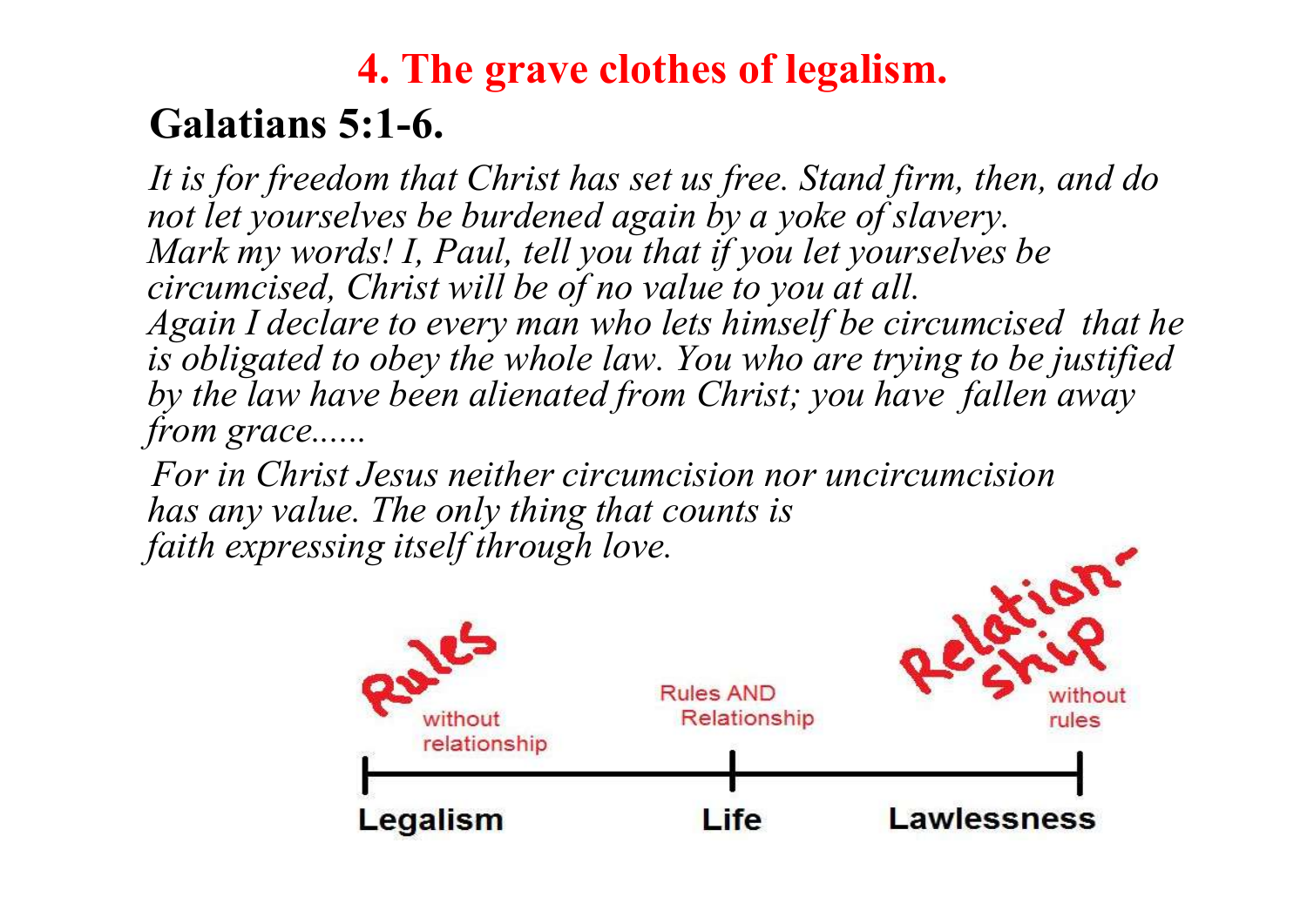#### **4. The grave clothes of legalism. Romans14:1-23.**

*Accept the one whose faith is weak, without quarrelling over disputable matters. One person's faith allows them to eat anything, but another, whose faith is weak, eats only vegetables. The one who eats everything must not treat with contempt the one who does not, and the one who does not eat everything must not judge the one who does, for God has accepted them. Who are you to judge someone else's servant? To their own master, servants stand or fall. And they will stand, for the Lord is able to make them stand.*

*One person considers one day more sacred than another; another considers every day alike. Each of them should be fully convinced in their own mind. Whoever regards one day as special does so to the*  Lord. Whoever eats meat does so to the Lord, for they give thanks to *God; and whoever abstains does so to the Lord and gives thanks to God.*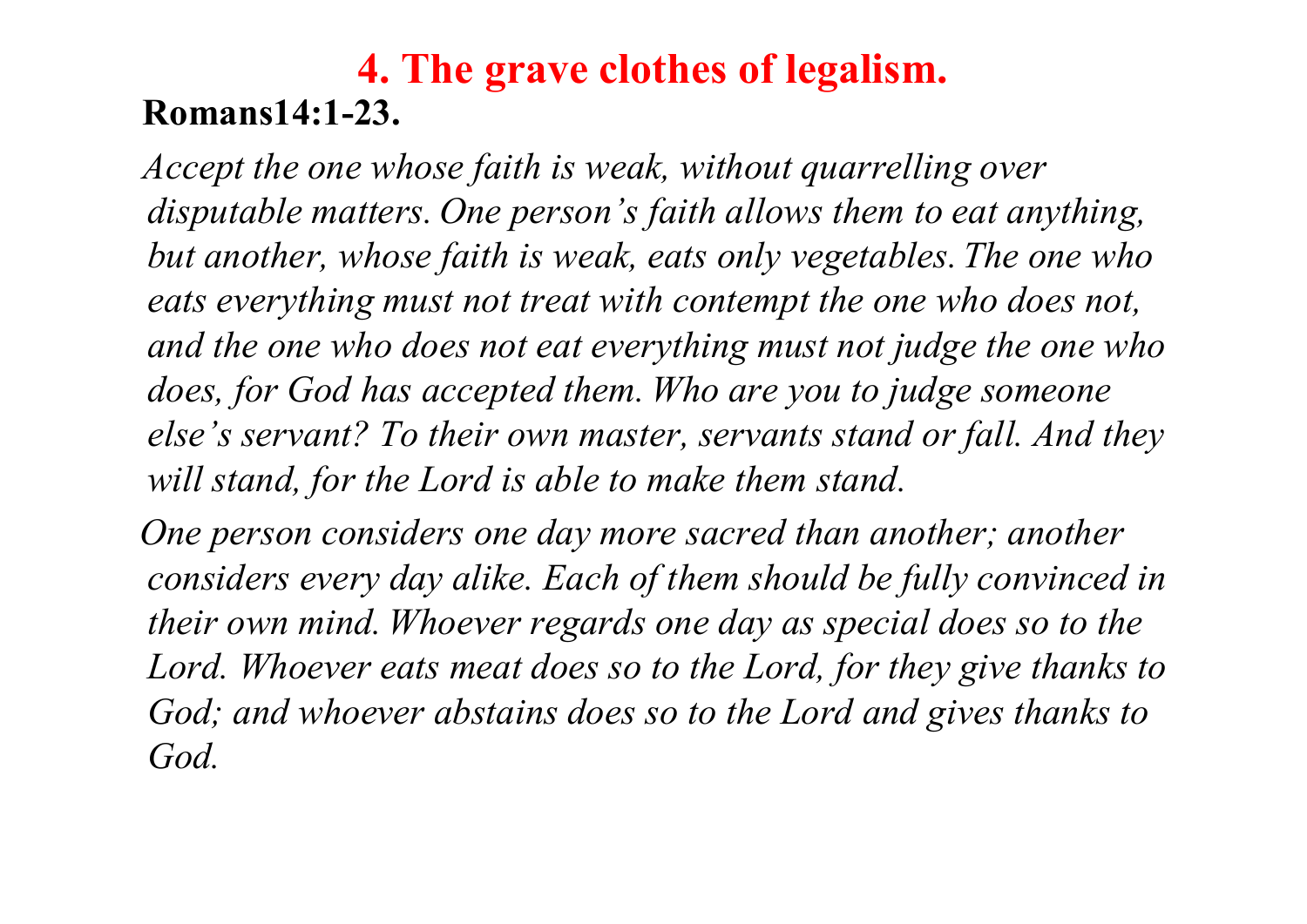#### **4. The grave clothes of legalism. Romans14:1-23 (continued)**

*For none of us lives for ourselves alone, and none of us dies for ourselves alone. If we live, we live for the Lord; and if we die, we die for the Lord. So, whether we live or die, we belong to the Lord. For this very reason, Christ died and returned to life so that he might be the Lord of both the dead and the living. You, then, why do you judge your brother or sister? Or why do you treat them with contempt? For we will all stand before God's judgment seat. It is written: As surely as I live, says the Lord, every knee will bow before me; every tongue*  will acknowledge God. So then, each of us will give an account of *ourselves to God. Therefore let us stop passing judgment on one another. Instead, make up your mind not to put any stumbling block or obstacle in the way of a brother or sister. I am convinced, being fully persuaded in the Lord Jesus, that nothing is unclean in itself. But if anyone regards something as unclean, then for that person it is unclean.If your brother or sister is distressed because of what you eat, you are no longer acting in love.*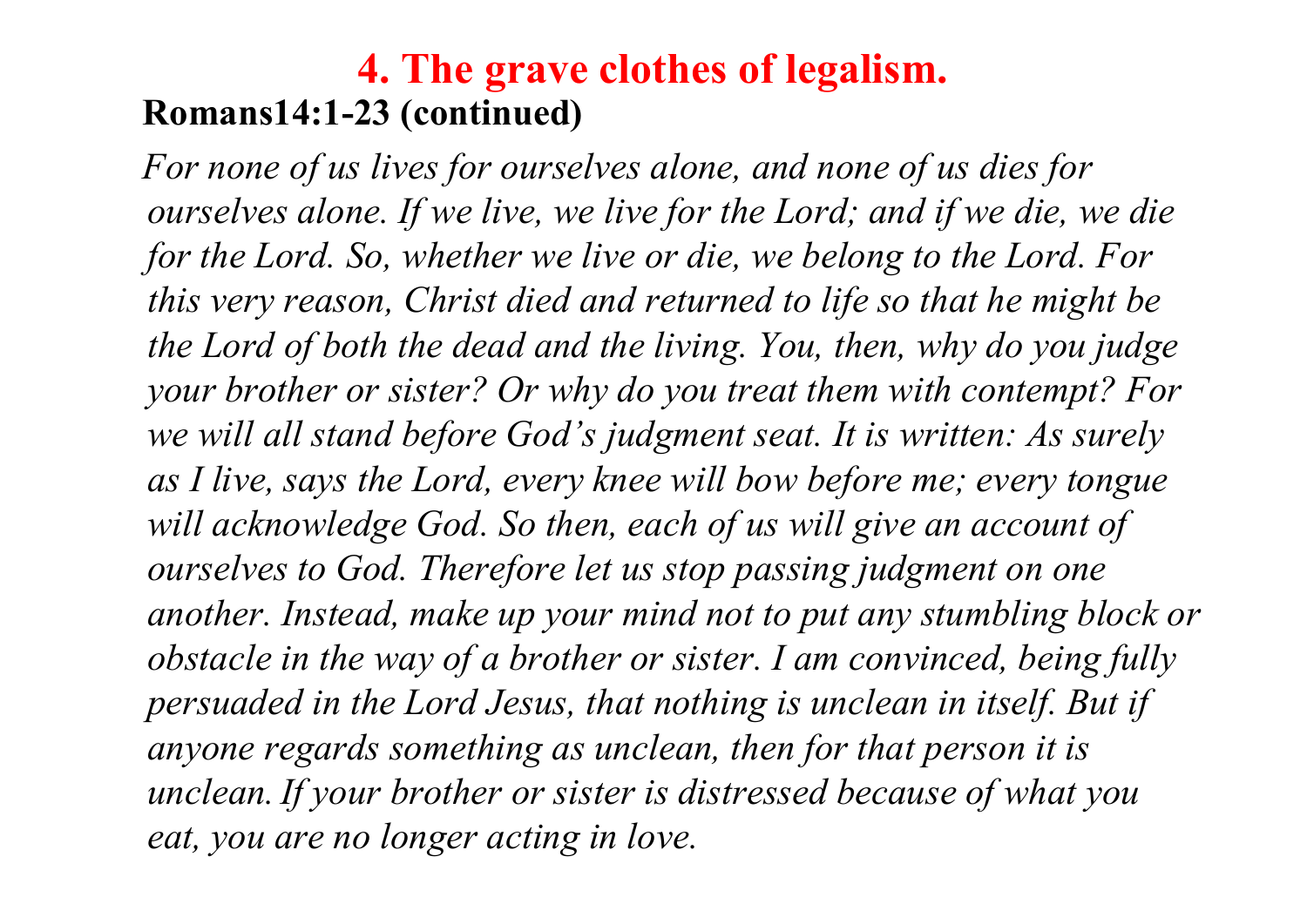#### **4. The grave clothes of legalism. Romans14:1-23 (continued)**

*Do not by your eating destroy someone for whom Christ died. Therefore do not let what you know is good be spoken of as evil. For the kingdom of God is not a matter of eating and drinking, but of righteousness, peace and joy in the Holy Spirit, because anyone who serves Christ in this way is pleasing to*  God and receives human approval. Let us therefore make every effort *to do what leads to peace and to mutual edification. Do not destroy the work of God for the sake of food. All food is clean, but it is wrong for a person to eat anything that causes someone else to stumble.It is better not to eat meat or drink wine or to do anything else that will cause your brother or sister to fall. So whatever you believe about these things keep between yourself and God. Blessed is the one who does not condemn himself by what he approves. But whoever has doubts is condemned if they eat, because their eating is not from faith; and everything that does not come from faith is sin.*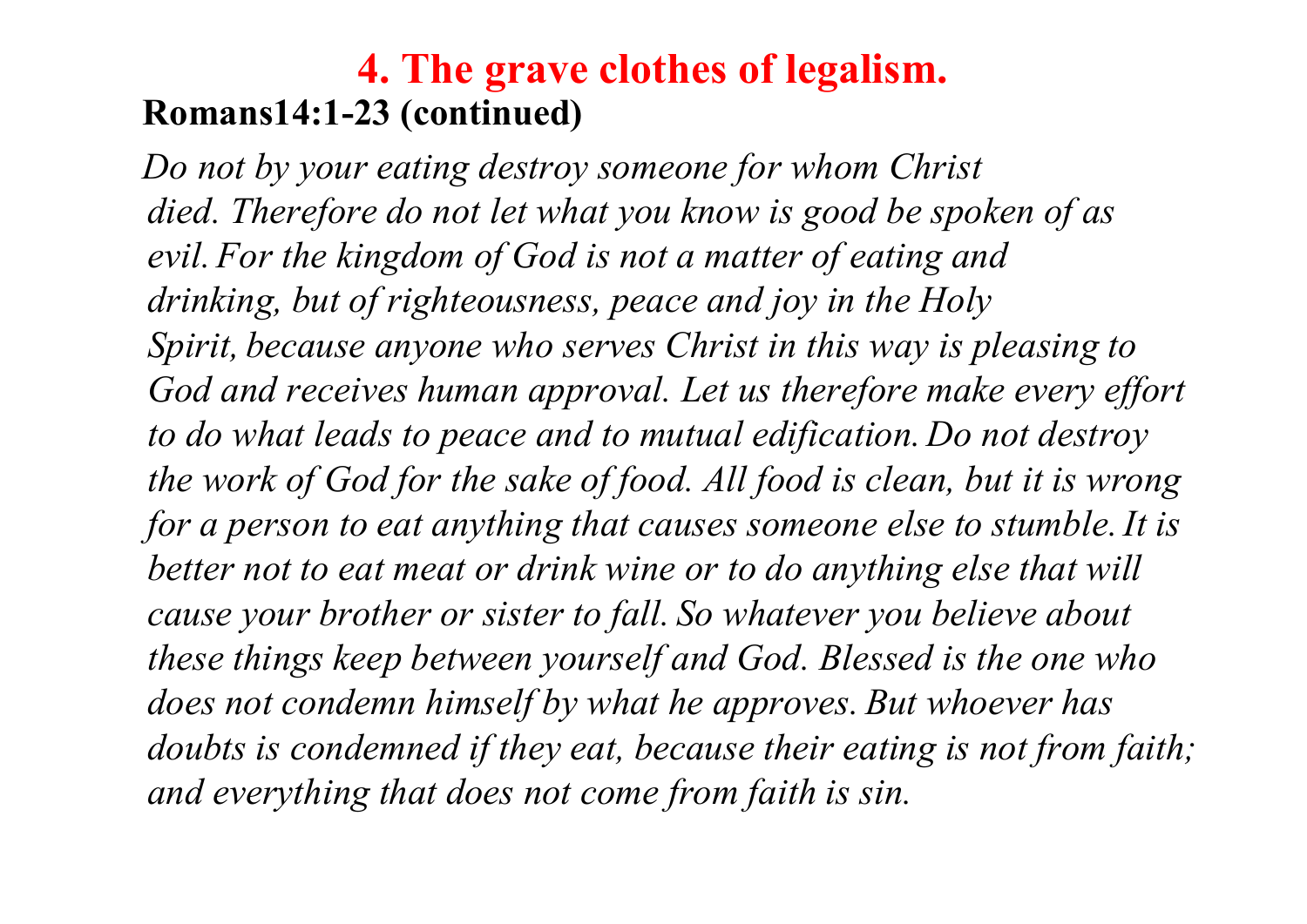# **4. The grave clothes of legalism.**

#### **Colossians 2:16-23.**

*Therefore do not let anyone judge you by what you eat or drink, or with regard to a religious festival, a New Moon celebration or a Sabbath day. These are a shadow of the things that were to come; the reality, however, is found in Christ. Do not let anyone who delights in false humility and the worship of angels disqualify you.*

*Such a person also goes into great detail about what they have seen; they are puffed up with idle notions by their unspiritual mind. They have lost connection with the head, from whom the whole body, supported and held together by its ligaments and sinews, grows as God causes it to grow.*

*Since you died with Christ to the elemental spiritual forces of this*  world, why, as though you still belonged to the world, do you submit *to its rules: Do not handle! Do not taste! Do not touch! These rules, which have to do with things that are all destined to perish with use, are based on merely human commands and teachings.*

*Such regulations indeed have an appearance of wisdom, with their self-imposed worship, their false humility and their harsh treatment of the body, but they lack any value in restraining sensual indulgence.*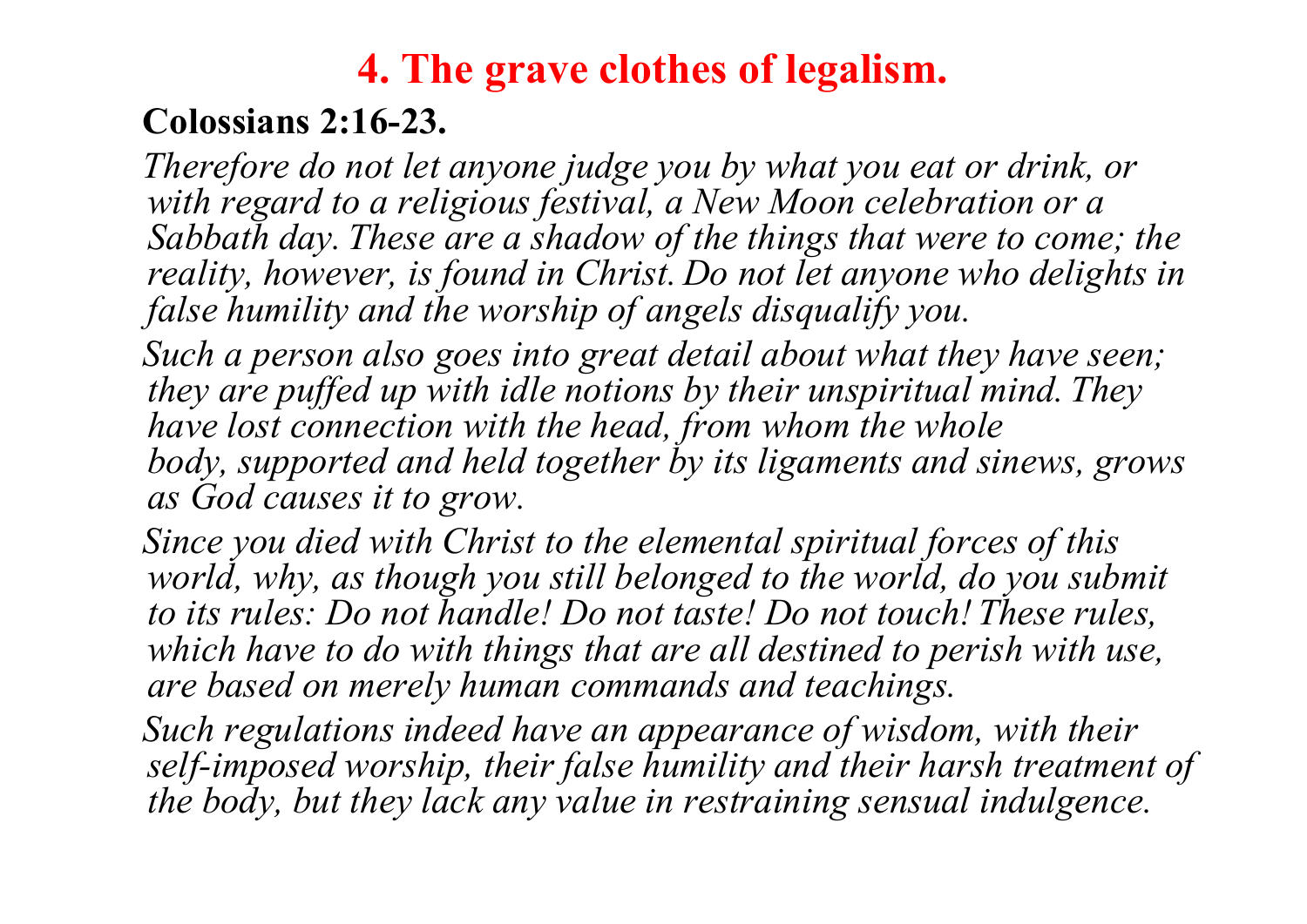# **5. The grave clothes of unforgiveness. Matthew 18:32-35.**

*Then the master called the servant in. You wicked servant, he said, I cancelled all that debt of yours because you begged me to. Shouldn't you have had mercy on your fellow servant just as I had on you?* 

*In anger his master handed him over to the jailers to be tortured, until he should pay back all he owed.* 

*This is how my heavenly Father will treat each of you unless you forgive your brother or sister from your heart.*

**Prison of Unforgiveness** 

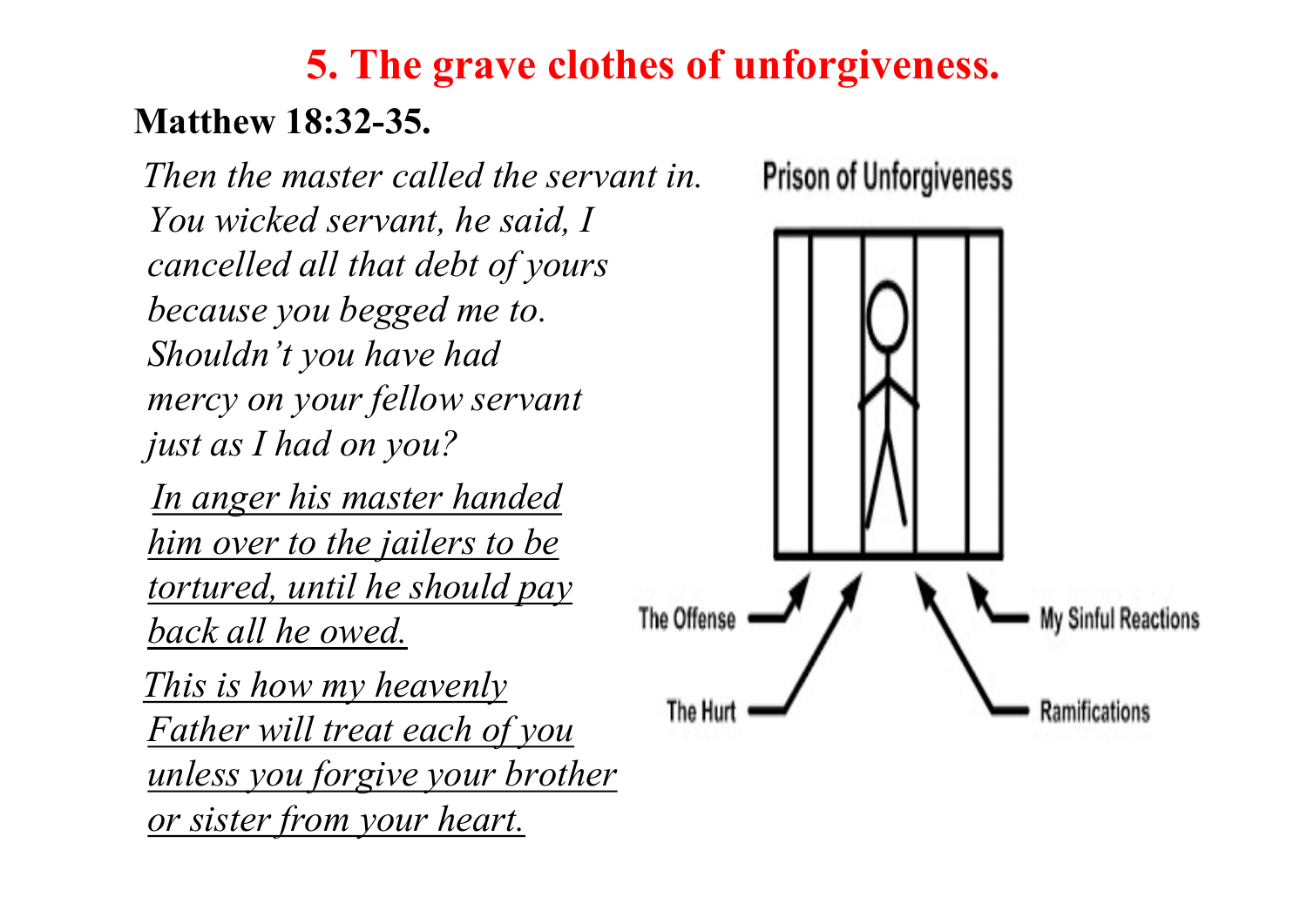#### **5. The grave clothes of unforgiveness. Acts 8:9-13,18-24.**

*Now for some time a man named Simon had practiced sorcery in the city and amazed all the people of Samaria. He boasted that he was someone great, and all the people, both high and low, gave him their attention and exclaimed, This man is rightly called the Great Power of*  God. They followed him because he had amazed them for a long time *with his sorcery. But when they believed Philip as he proclaimed the good news of the kingdom of God and the name of Jesus Christ, they were baptized, both men and women. Simon himself believed and was baptized. And he followed Philip everywhere, astonished by the great signs and miracles he saw….. When Simon saw that the Spirit was given at the laying on of the apostles hands, he offered them money and said, Give me also this ability so that everyone on whom I lay my hands may receive the Holy Spirit. Peter answered: May your money perish with you, because you thought you could buy the gift of God*  with money! You have no part or share in this ministry, because your *heart is not right before God. Repent of this wickedness and pray to the Lord in the hope that he may forgive you for having such a thought in your heart. For I see that you are full of bitterness and captive to sin. Then Simon answered, Pray to the Lord for me so that nothing you have said may happen to me.*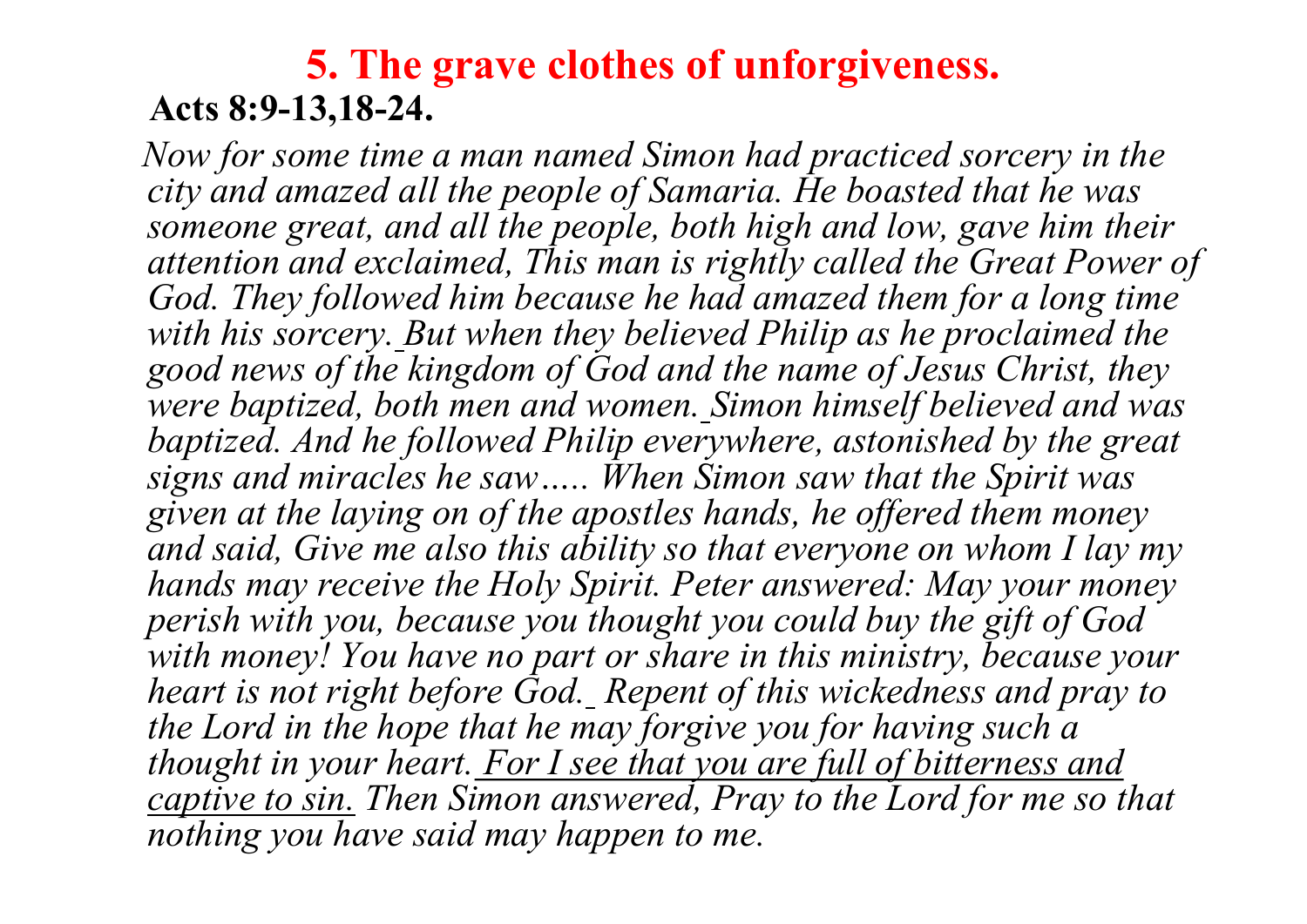# **6. The grave clothes of tradition. Mark 7:5.**

*So the Pharisees and teachers of the law asked Jesus, Why don't your disciples live according to the tradition of the elders instead of eating their food with defiled hands?* 

*He replied, Isaiah was right when he prophesied about you hypocrites; as it is written:*

*"These people honour me with their lips, but their hearts are far from me. They worship me in vain; their teachings are merely human rules."*

*You have let go of the commands of God and are holding on to human traditions.*



*And he continued, You have a fine way of setting aside the commands of God in order to observe your own traditions!*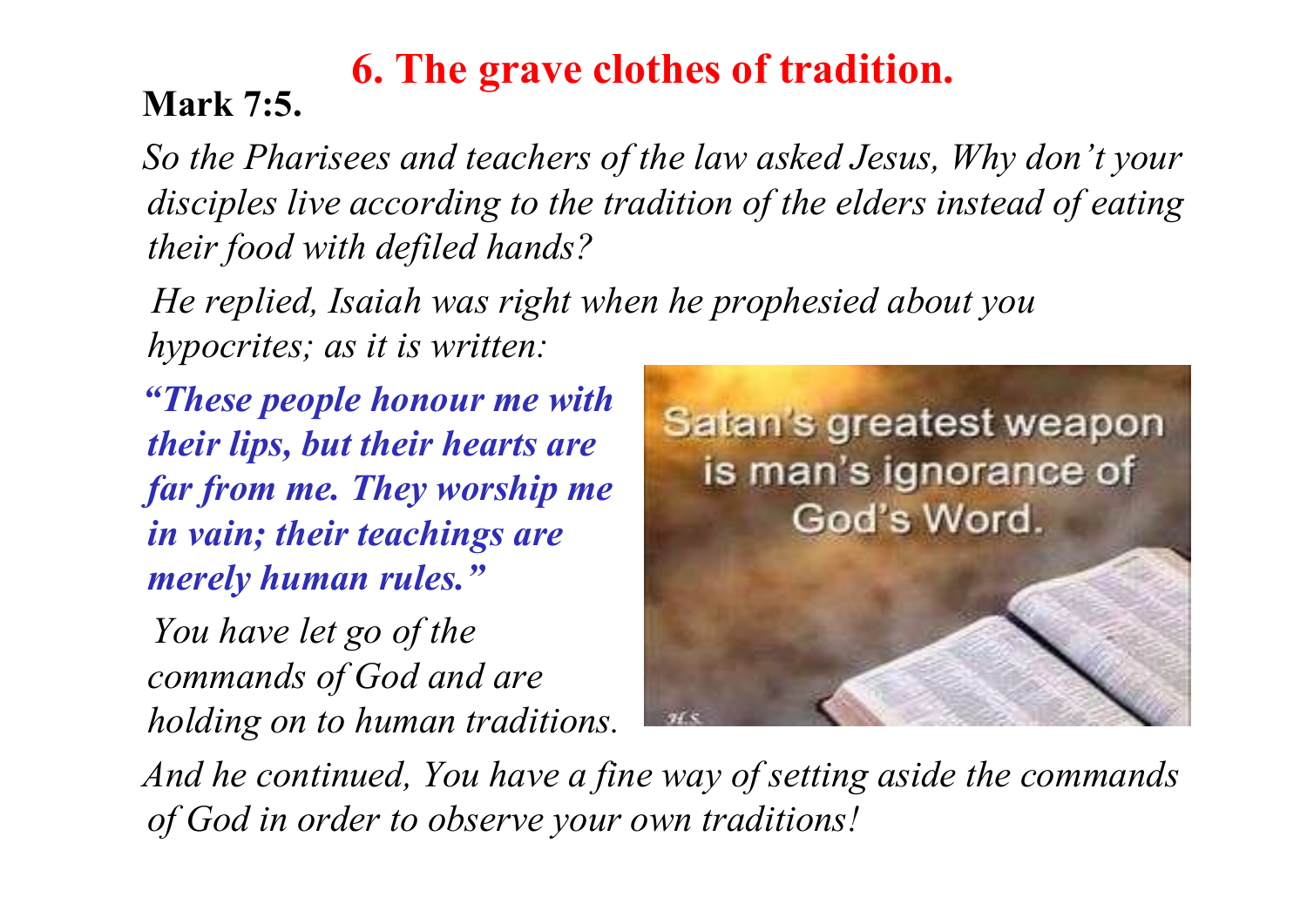#### **6. The grave clothes of tradition. Colossians 2:8.**

*See to it that no one takes you captive through hollow and deceptive philosophy, which depends on human tradition and the elemental spiritual forces of this world rather than on Christ.*

# **John 8:31-36.**

*To the Jews who had believed him, Jesus said, If you hold to my teaching, you are really my disciples. Then you will know the truth,* 

*and the truth will set you free. They answered him, We are Abraham's descendants and have never been slaves of anyone. How can you say that we shall be set free? Jesus replied, Very truly I tell you, everyone who sins is a slave to sin. Now a slave has no permanent place in the family, but a son belongs to it forever. So if the Son sets you free, you will be free indeed.*

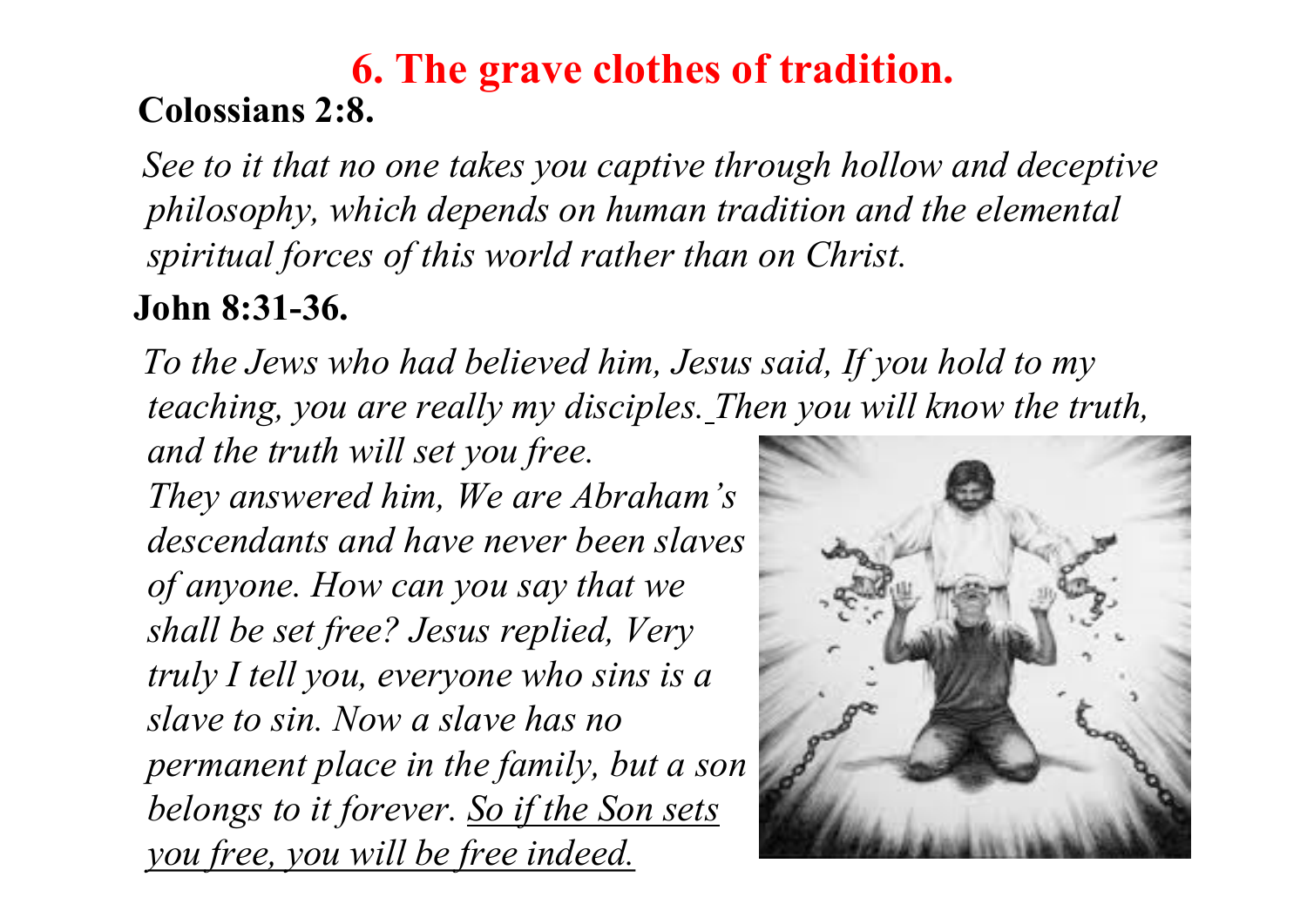

# **AUTHOR: Ken Paynter**

- **For more ministry downloads visit: http://www.agfbrakpan.co.za/ministry-archives.aspx**
- **For more ministry downloads by Ken Paynter visit:**

**http://www.agfbrakpan.co.za/ministryarchives.aspx?speaker=Ken%20Paynter**